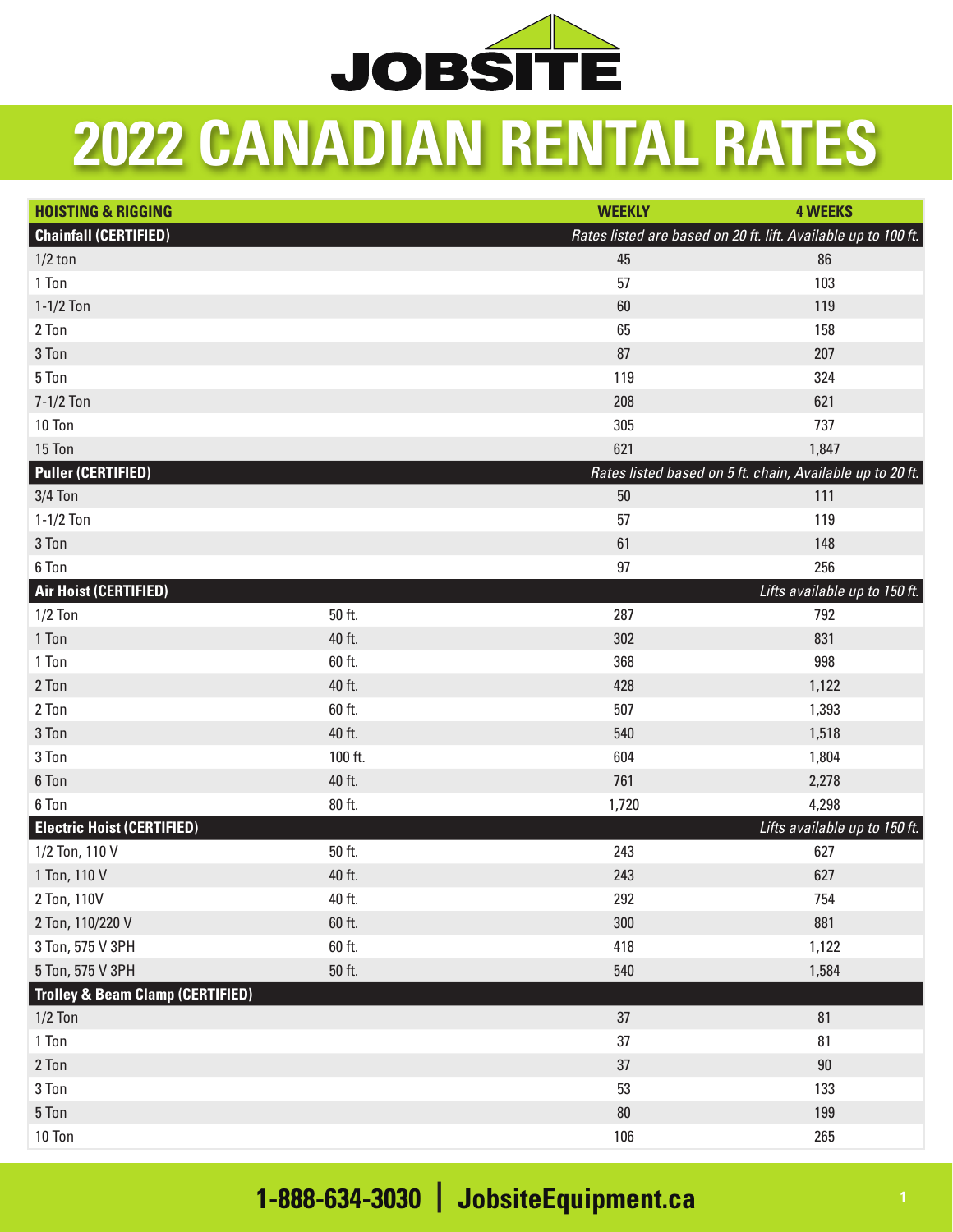| <b>HOISTING &amp; RIGGING (continued)</b>     |                                     | <b>WEEKLY</b>                                                            | <b>4 WEEKS</b>        |
|-----------------------------------------------|-------------------------------------|--------------------------------------------------------------------------|-----------------------|
| <b>Tugger / Winch (CERTIFIED)</b>             |                                     |                                                                          | Cable sold seperately |
| Tugger, Air                                   | 1,100 lb.                           | 262                                                                      | 776                   |
| Winch, Electric 110 V                         | 3,000 lb. *cable extra              | 415                                                                      | 864                   |
| Winch, Electric 115 V                         | 4,000 lb. *cable extra              | 569                                                                      | 976                   |
| Winch, Electric 220 V                         | 6,000 lb. *cable extra              | 613                                                                      | 1,664                 |
| <b>Snatch Block</b>                           | Up to 15 Ton                        |                                                                          | <b>VARIES TO SIZE</b> |
| <b>Yarding Block</b>                          | Up to 4 Ton                         |                                                                          | <b>VARIES TO SIZE</b> |
| <b>Lifting Magnet</b>                         | 4400 lb.                            | 359                                                                      | 1,074                 |
| <b>Plate Clamp</b>                            | Up to 3 Ton                         |                                                                          | <b>VARIES TO SIZE</b> |
| <b>Tirfor (CERTIFIED)</b>                     |                                     |                                                                          | Cable sold seperately |
| 1650 lb. Capacity                             | *cable extra                        | 100                                                                      | 250                   |
| 3300 lb. Capacity                             | *cable extra                        | 100                                                                      | 250                   |
| 6600 lb. Capacity                             | *cable extra                        | 145                                                                      | 380                   |
| <b>MATERIAL HANDLING / MACHINERY MOVING</b>   |                                     | <b>WEEKLY</b>                                                            | <b>4 WEEKS</b>        |
| <b>EME Aluminum Gantry Cranes (CERTIFIED)</b> |                                     | Includes trolley & beam up to 15 ft. Beam lengths available up to 30 ft. |                       |
| 2200LW                                        | 2,200 lb. cap, 90-122" lift range   | 561                                                                      | 1,492                 |
| 4400M                                         | 4,400 lb. cap, 66-90" lift range    | 561                                                                      | 1,492                 |
| 4400R/T                                       | 4,400 lb. cap, 90-138" lift range   | 561                                                                      | 1,492                 |
| 6600R                                         | 6,600 lb. cap, 106-154" lift range  | 701                                                                      | 1,870                 |
| 11000R                                        | 11,000 lb. cap, 106-154" lift range | 1,016                                                                    | 2,787                 |
| 16500R                                        | 16,500 lb. cap, 106-154" lift range | 2,253                                                                    | 5,894                 |
| 20000R                                        | 20,000 lb. cap, 97-139" lift range  | 2,521                                                                    | 6,761                 |
| Cantiliever                                   | Weights and Beam (600 lb. @ 5 ft.)  | 249                                                                      | 494                   |
| <b>Extra Beam Trolley</b>                     |                                     | 97                                                                       | 194                   |
| <b>Material Lifts (CERTIFIED)</b>             |                                     |                                                                          |                       |
| 4.5 ft. 400 lb.with tray                      |                                     | 167                                                                      | 401                   |
| 7.5 ft. 1,000 lb with tray                    |                                     | 222                                                                      | 591                   |
| 10 ft. 1,000 lb.                              |                                     | 210                                                                      | 588                   |
| 12 ft. 400 lb.                                |                                     | 174                                                                      | 423                   |
| 12 ft. 350 lb. Counterweight                  |                                     | 174                                                                      | 423                   |
| 15 ft. 800 lb.                                |                                     | 210                                                                      | 588                   |
| 15 ft. 1,100 lb.                              |                                     | 223                                                                      | 610                   |
| 18 ft. 650 lb.                                |                                     | 194                                                                      | 533                   |
| 20 ft. 800 lb.                                |                                     | 223                                                                      | 610                   |
| 20 ft. 800 lb. Counterweight                  |                                     | 503                                                                      | 909                   |
| 24 ft. 650 lb.                                |                                     | 194                                                                      | 533                   |
| <b>Fork Extensions</b>                        |                                     | 39                                                                       | 112                   |
| <b>Pipe Cradle</b>                            |                                     | 29                                                                       | 60                    |
| <b>Boom Attachment</b>                        |                                     | 100                                                                      | 166                   |
| <b>Tray Attachment</b>                        |                                     | 54                                                                       | 106                   |
| <b>Roust-A-Bouts (CERTIFIED)</b>              |                                     |                                                                          |                       |
|                                               | 15 ft. 1,500 lbs.                   | 341                                                                      | 849                   |
|                                               | 25 ft. 1,500 lbs.                   | 341                                                                      | 849                   |
| <b>Extension Tee</b>                          |                                     | 46                                                                       | 94                    |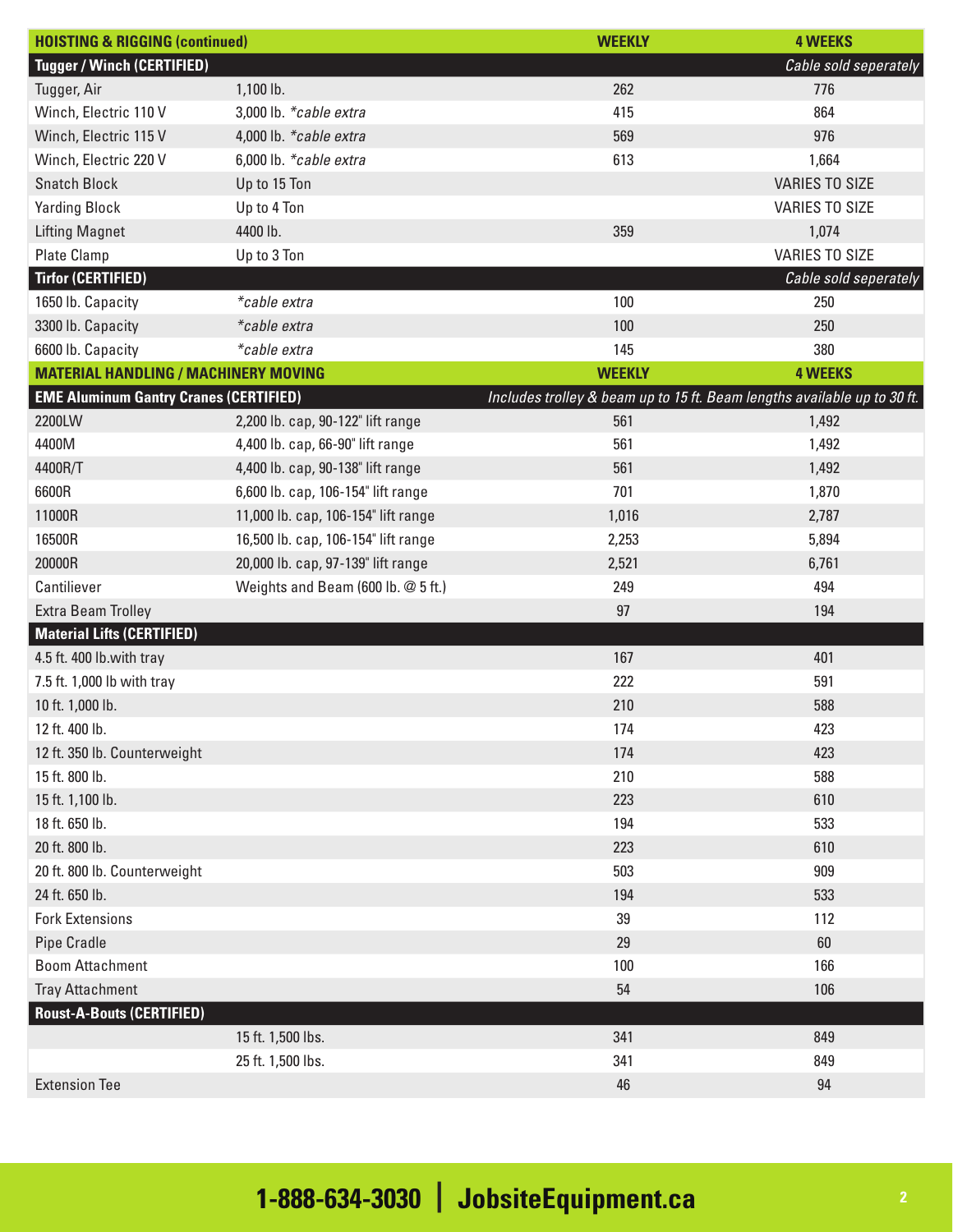| <b>MATERIAL HANDLING / MACHINERY MOVING (continued)</b> |                                                 | <b>WEEKLY</b> | <b>4 WEEKS</b>        |
|---------------------------------------------------------|-------------------------------------------------|---------------|-----------------------|
| <b>Pallet Trucks</b>                                    |                                                 |               | Cable sold seperately |
|                                                         | 5,500 lb. Standard                              | 74            | 221                   |
|                                                         | 8,000 lb. Standard                              | 96            | 283                   |
|                                                         | 5,500 lb. Narrow Aisle (21")                    | 104           | 259                   |
|                                                         | 5,500 lb. 5 ft / 6 ft Forks                     | 96            | 283                   |
|                                                         | 4,000 lb. 8 ft Forks                            | 228           | 621                   |
| <b>Machinery Moving</b>                                 |                                                 |               |                       |
| <b>Stair Climber</b>                                    | 1,500 lb.                                       | 678           | 1,475                 |
| <b>Push Cart</b>                                        | 2 Wheel, Pneumatic Tire                         | 35            | 54                    |
|                                                         | 4 Wheel, 30" x 60", 2,000 lb. cap (Flat Free)   | 61            | 162                   |
| <b>Scissor Lifting Table</b>                            | 1,100 lb. 33-1/2" x 19-3/4", Max height 35-3/4" | 148           | 443                   |
| <b>Engine Hoist</b>                                     | 2 Ton                                           | 156           | 418                   |
| <b>Appliance Cart</b>                                   | 1,200 lb.                                       | 97            | 250                   |
| <b>Wagon Yard Cart</b>                                  | 24" x 48" 800 lb.                               | 60            | 160                   |
| Drum Cart                                               | $1,000$ lb.                                     | 119           | 187                   |
| <b>Forklift Boom Extension</b>                          | 5 Ton                                           | 254           | 593                   |
| <b>Forklift Dumper Box</b>                              | 1 Cu.Yd                                         | 162           | 334                   |
|                                                         | 2 Cu. Yd                                        | 300           | 538                   |
| Lifting Cage (Engineered)                               | 3,000 lb. cap. 35x40x24"                        | 169           | 502                   |
| 3 Wheel Dolly                                           | 1,800 lb.                                       | 35            | 88                    |
| <b>Corner Dolly</b>                                     | 2,400 lb.                                       | 61            | 129                   |
| <b>Furniture Dolly</b>                                  | 800 lb.                                         | 35            | 102                   |
| Rol-A-Lift Jack                                         | 6,000 lb. cap. (pair) c/w Straps                | 228           | 304                   |
|                                                         | 10,000 lb. cap. (pair) c/w Straps               | 304           | 465                   |
| <b>Roller Conveyor</b>                                  | 10 ft. section c/w Legs                         | 44            | 116                   |
| Swivel / Straight Skate                                 | 3.75 Ton cap.                                   | 61            | 158                   |
| 10/15 Ton cap.                                          | 12 ft. 350 lb. Counterweight                    | 70            | 169                   |
| 10 Ton SLP Nylon Rollers                                | 15 ft. 800 lb.                                  | 102           | 302                   |
| <b>Steerable Poly Skates</b>                            | 48 Ton cap. (Set)                               | 202           | 601                   |
| Swivel / Straight Skate                                 | 30 Ton                                          | 88            | 260                   |
| <b>Straight Skate</b>                                   | 40 Ton                                          | 116           | 321                   |
| Pry Dolly                                               | 4,200 lb. cap.                                  | 60            | 100                   |
| Micrometer                                              | Outside 0" - 6"                                 | 35            | 102                   |
|                                                         | Outside 6" - 18"                                | 70            | 202                   |
|                                                         | Outside 18" - 30"                               | 97            | 267                   |
|                                                         | Inside 2" - 32"                                 | 44            | 124                   |
| Dial Indicator                                          |                                                 | 22            | 61                    |
| Magnetic Base for Dial Indicator                        |                                                 | 21            | 60                    |
| Dynamometer (calibrated)                                | Digital, 25,000lb w/Shackle                     | 310           | 616                   |
|                                                         | Digital, 50,000lb w/Shackle                     | 418           | 1,015                 |
|                                                         | Digital, 100,000lb w/Shackle                    | 492           | 1,468                 |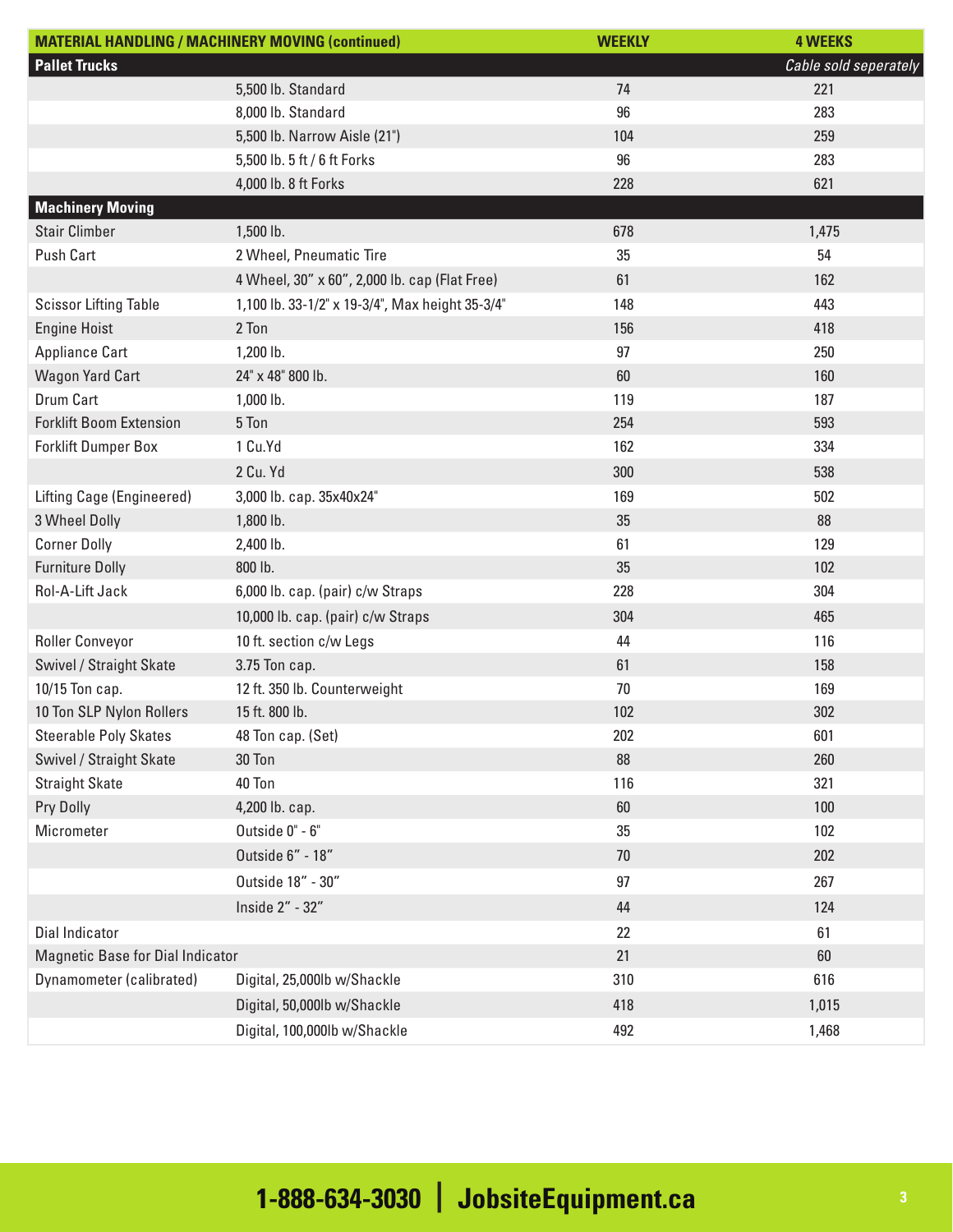| <b>JACKS</b>       |                                    | <b>WEEKLY</b> | <b>4 WEEKS</b>        |
|--------------------|------------------------------------|---------------|-----------------------|
| <b>Mechanical</b>  |                                    |               |                       |
| <b>Ratchet Toe</b> | 5 Ton                              | 61            | 180                   |
|                    | 10 Ton                             | 81            | 239                   |
|                    | 15 Ton                             | 96            | 279                   |
| Reel, Screw        | 2500 Lb. 46" - 96" Reel Dia.       | 52            | $90\,$                |
| Reel, Ratchet      | 3750 Lb. 56" - 90" Reel Dia.       | 71            | 152                   |
|                    | 5 Ton, 20" - 60" Reel Dia.         | 61            | 152                   |
|                    | 10 Ton, 20" - 96" Reel Dia.        | 70            | 185                   |
|                    | 10 Ton T Base, 36" - 84" Reel Dia. | 70            | 185                   |
| Hydraulic          |                                    |               | Cable sold seperately |
| Toe                | 10 Ton 1-1/8" min / 9" stroke      | 76            | 223                   |
|                    | 20 Ton 1" min / 6-5/16" stroke     | 428           | 1,065                 |
| * Single Acting    | Closed Height / Stroke             |               |                       |
| 5 Ton              | $1-5/16" / 1/4"$ (pancake)         | 59            | 173                   |
| 10 Ton             | $1-5/8" / 7/16"$ (pancake)         | 59            | 173                   |
|                    | $3-1/2" / 1"$                      | 59            | 173                   |
|                    | $3-1/2" / 1-1/2"$                  | 59            | 173                   |
|                    | $4-3/4$ " / 2-1/8"                 | 59            | 173                   |
|                    | $6 - 3/4" / 4 - 1/8"$              | 59            | 173                   |
|                    | $9 - 3/4" / 6 - 1/8"$              | 59            | 173                   |
|                    | 13-3/4" / 10-1/8"                  | 59            | 173                   |
| 20 Ton             | 2" / 7/16" (pancake)               | 81            | 231                   |
|                    | $3-7/8" / 1-3/4"$                  | 81            | 231                   |
| 25 Ton             | $6-1/2" / 2"$                      | 81            | 238                   |
|                    | $7 - 7/8$ " / 4"                   | 88            | 242                   |
|                    | $10-3/4" / 6-1/4"$                 | 114           | 334                   |
|                    | $18 - 5/8" / 14"$                  | 114           | 334                   |
| 30 Ton             | 2-5/16" / 1/2" (pancake)           | 81            | 231                   |
|                    | $4 - 5/8" / 2 - 7/16"$             | 81            | 231                   |
|                    | 7" / 2-1/2" (hollow)               | 114           | 334                   |
|                    | $15 - 1/4" / 8 - 1/4"$             | 114           | 334                   |
| 35 Ton (bottle)    | $11" / 6 - 1/4"$                   | 157           | 242                   |
| 50 Ton             | 2-5/8" / 5/8" (pancake)            | 114           | 255                   |
|                    | 4-13/16" / 2-3/8"                  | 114           | 255                   |
|                    | $11 - 1/8" / 6 - 1/4"$             | 127           | 316                   |
| 60 Ton             | 9-11/16" / 3" (hollow)             | 194           | 556                   |
|                    | 12-3/4" / 6" (hollow)              | 194           | 556                   |
| 75 Ton             | 3-1/8" / 5/8" (pancake)            | 132           | 328                   |
| <b>100 Ton</b>     | $3-3/8" / 5/8"$ (pancake)          | 166           | 362                   |
|                    | $5-9/16" / 2-1/4"$                 | 166           | 357                   |
|                    | $14 - 1/16" / 6 - 5/8"$            | 213           | 639                   |
| <b>150 Ton</b>     | 8-1/8" / 2" (locknut)              | 213           | 639                   |
| <b>150 Ton</b>     | 16-3/8" - 10" (aluminum locknut)   | 856           | 2,396                 |
| <b>200 Ton</b>     | 13-1/2" / 5-7/8" (locknut)         | 598           | 1,782                 |
| 300 Ton            | 15-1/2" / 5-7/8" (locknut)         | 886           | 2,653                 |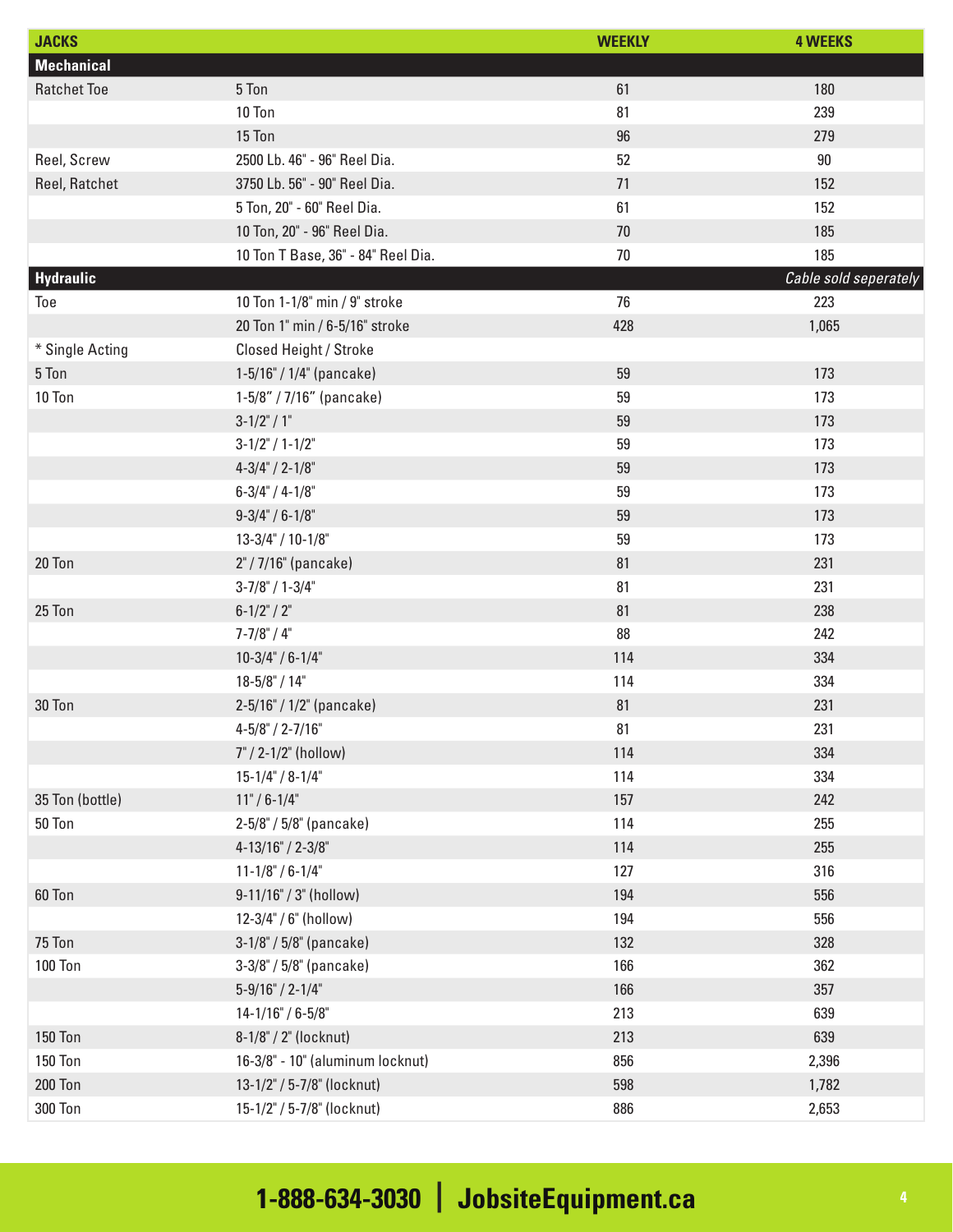| <b>JACKS</b> (continued)            |                                          | <b>WEEKLY</b> | <b>4 WEEKS</b>                                                                |
|-------------------------------------|------------------------------------------|---------------|-------------------------------------------------------------------------------|
| <b>Pumps</b>                        |                                          |               | Comes with 6 ft. hose                                                         |
| <b>Hydraulic Hand</b>               | 45 - 250 cu.in                           | 15            | 25                                                                            |
|                                     | 250 - 460 cu.in                          | 20            | 37                                                                            |
| Electric Hydraulic                  | 110V 1/2 hp 1.3 - 2 Gal.                 | 129           | 375                                                                           |
|                                     | 110V 1-1/2 HP 1.5 Gal. High Speed        | 199           | 413                                                                           |
|                                     | 110V 1-1/2 HP 5 Gal.                     | 262           | 732                                                                           |
|                                     | 110V 1-1/2 HP 10 Gal.                    | 394           | 978                                                                           |
| <b>Manifold System</b>              |                                          |               | <b>ASSEMBLED TO SUIT</b>                                                      |
| <b>Hydraulic Hose</b>               | 20 Ft. 10,000 PSI                        | 29            | 60                                                                            |
|                                     | 50 Ft. 10,000 PSI                        | 51            | 106                                                                           |
| <b>WELDING / POWER DISTRIBUTION</b> |                                          | <b>WEEKLY</b> | <b>4 WEEKS</b>                                                                |
| <b>Fume Extraction</b>              |                                          |               | * All Smoke/Fume Extractors include Washable Filters (Hepa Filters Available) |
| <b>Smoke Eater</b>                  | Suitcase, 160 CFM                        | 147           | 363                                                                           |
| Precipitator                        | Swing Arm, 1,400 CFM                     | 285           | 659                                                                           |
| <b>Engine Driven</b>                |                                          |               |                                                                               |
| Gasoline                            | 185-200 Amp Portable                     | 270           | 680                                                                           |
| Propane                             | 305 Amp w/ Cart                          | 270           | 680                                                                           |
| <b>Diesel</b>                       | 300 Amp w/ towable trailer               | 313           | 913                                                                           |
|                                     | 400 Amp Dual Operator w/ towable trailer | 402           | 1,119                                                                         |
|                                     | 500 Amp w/ towable trailer               | 445           | 1,307                                                                         |
| <b>Electric</b>                     |                                          |               |                                                                               |
| <b>MIG Welding</b>                  | LN25 Wire Feeder c/w Flowmeter, Hose     | 132           | 386                                                                           |
|                                     | Power Mig 210MP 110-220 / 1              | 148           | 401                                                                           |
|                                     | Power Mig 250 amp 230-575 / 1            | 187           | 481                                                                           |
|                                     | Powerwave S350 208-575 / 1-3             | 508           | 1,068                                                                         |
|                                     | Powerwave STT Module 40V DC              | 235           | 711                                                                           |
|                                     | 84 Dual Wire Feed                        | 627           | 1,491                                                                         |
| <b>Stick Welding</b>                | Amp / Voltage / Phase                    |               |                                                                               |
|                                     | 150 amp, 110-220 / 1, Maxstar            | 183           | 397                                                                           |
|                                     | 275 amp, 208-575 / 1-3, Inverter         | 124           | 328                                                                           |
|                                     | 350 amp, Multi-Weld                      | 171           | 386                                                                           |
|                                     | Distribution Box, Multi-Weld             | 33            | 64                                                                            |
|                                     | 350 amp, 460/575 / 3 ph Flextec          | 159           | 429                                                                           |
|                                     | 350 amp, 208-575 / 1-3 ph Invertec       | 159           | 429                                                                           |
|                                     | 450 amp, 380-575 / 3 ph                  | 168           | 454                                                                           |
|                                     | 500 amp, 230-575 / 3 ph                  | 168           | 454                                                                           |
|                                     | 650 amp, 380-575 / 3 ph                  | 177           | 509                                                                           |
|                                     | 1000 amp, 575 / 3 ph                     | 591           | 1,188                                                                         |
|                                     | 4-6 Pack Frame w/ distribution panel     | 145           | 145                                                                           |
| <b>Tig Welding</b>                  | 150 amp, 110-220 / 1, Maxstar STL/STH    | 183           | 397                                                                           |
| <b>Tig Torch</b>                    | 150 amp c/w Flowmeter, Hose, Thumbtrol   | 60            | 178                                                                           |
|                                     | 200 amp c/w Flowmeter, Hose, Gas Valve   | $60\,$        | 178                                                                           |
| <b>Cordless</b>                     |                                          |               |                                                                               |
| Stick/Tig Welding                   | 140 amp, 52V Fronius VRD                 | 270           | 567                                                                           |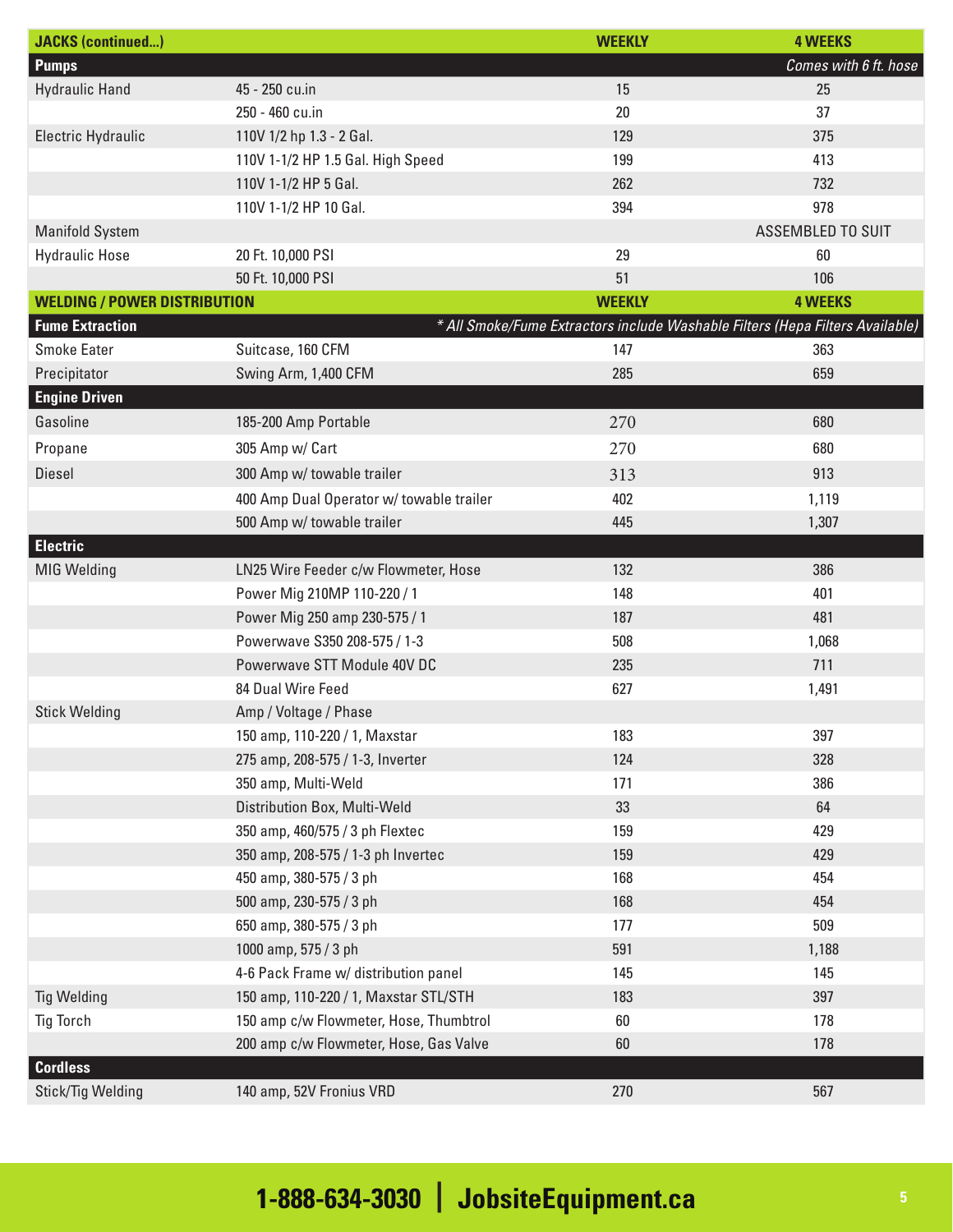| <b>WELDING / POWER DISTRIBUTION (continued)</b> |                                               | <b>WEEKLY</b>         | <b>4 WEEKS</b> |
|-------------------------------------------------|-----------------------------------------------|-----------------------|----------------|
| <b>Accessories</b>                              |                                               |                       |                |
| Welding Cable 1/0                               | 50 ft.                                        | 36                    | 63             |
|                                                 | 100 ft.                                       | 60                    | 112            |
|                                                 | Ground Clamp w/ Whip                          | 15                    | 26             |
|                                                 | Stinger w/ Whip                               | 15                    | 26             |
| <b>Remote Control</b>                           | 100 ft.                                       | 57                    | 112            |
|                                                 | 100 ft. extension cable                       | 60                    | 120            |
| 30/60 Amp Plug                                  |                                               | 43                    | 74             |
| 60 amp extension cable                          | 6/4, 50 ft c/w welding plugs                  | 139                   | 210            |
| Rod Oven                                        | 10 lb.                                        | 43                    | 81             |
|                                                 | 125 lb.                                       | 60                    | 166            |
|                                                 | 350 lb.                                       | 81                    | 199            |
| <b>Pipe Positioner</b>                          | 110V, 150lb Vertical / 300lb Horizontal       | 254                   | 572            |
|                                                 | 110V, 3000 lb.                                | 2,980                 | 5,840          |
|                                                 | 600V, 6000 lb.                                | 4,768                 | 8,939          |
| <b>Power Distribution</b>                       |                                               |                       |                |
| Splitter Panel 600V                             | 60 amp                                        | 285                   | 710            |
| <b>Distribution Panel</b>                       | 15 kva, 600V 3 PH - 120/240 1 PH              | 328                   | 979            |
|                                                 | 45 kva, 600V 3 PH - 120/240 1 PH w/ Oscar     | 708                   | 1,659          |
| Power Box (Oscar)                               | 50 amp, 120/240 1 PH w/ GFCI                  | 126                   | 248            |
| 50 amp extension cable                          | 8/4, 50 ft. 120/240 1 PH w/ 50 amp twist lock | 94                    | 157            |
| <b>Cable Mat</b>                                | 5 Channel 30T Cap. 3ft                        | 26                    | 51             |
| <b>Cutting</b>                                  |                                               |                       |                |
| Plasma Cutter                                   | 110 - 220 / 1 3/8" Cap.                       | 187                   | 401            |
| Plasma Cutter                                   | 208 - 575 / 1-3 1" Cap.                       | 289                   | 861            |
| Plasma Cutter                                   | 575 / 3 1-1/2" Cap.                           | 340                   | 1,005          |
| Arc Air Gouger                                  | Includes Welding Whip, Air Whip               | 54                    | 120            |
| Oxy/Acet. Cutting Outfit                        | Includes torch, 50' hose, regulators          | 144                   | 266            |
| <b>Bottle Cart</b>                              | Single / Double                               | 30                    | 50             |
|                                                 | 2 Bottle Lift / Fire Rated                    | 103                   | 293            |
| Vapour Propane Torch                            | Includes Regulator, 25 ft. hose, 250 KBTU     | 35                    | 81             |
| Radiograph Cutter                               | Includes Torch, 6 ft. Track                   | 132                   | 362            |
| <b>Track for Radiograph</b>                     | 6 ft.                                         | 33                    | 64             |
| <b>PIPE BENDING</b>                             |                                               | <b>WEEKLY</b>         | <b>4 WEEKS</b> |
| <b>Mechanical</b>                               |                                               |                       |                |
| <b>Hand Bender</b>                              | 1/2" - 1" Rigid / 1/2" - 1-1/4" EMT           | <b>VARIES TO SIZE</b> |                |
| <b>Hand Tube Bender</b>                         | 3/8" - 3/4" O.D. Tubing                       | <b>VARIES TO SIZE</b> |                |
| 1800 / 750                                      | 1/2" - 1" Rigid                               | 60                    | 178            |
| 1801 / 751                                      | 1-1/4" - 1-1/2" Rigid                         | 74                    | 184            |
| 1818                                            | 1/2" - 1-1/2" Rigid / 3/4" - 2" EMT           | 210                   | 627            |
| <b>Electric</b>                                 |                                               |                       |                |
| <b>Tubing Bender</b>                            | 1/2" - 1-1/8" O.D. Tubing                     | 184                   | 546            |
| 555/77                                          | 1/2" - 2" Machine only, 110V                  | 171                   | 504            |
|                                                 | 1/2" - 2" Rigid Shoe Group                    | 69                    | 205            |
|                                                 | 1/2" - 2" EMT Shoe Group                      | 127                   | 262            |
|                                                 | 1/2" - 2" PVC / Rob Roy Shoe Group            | 127                   | 262            |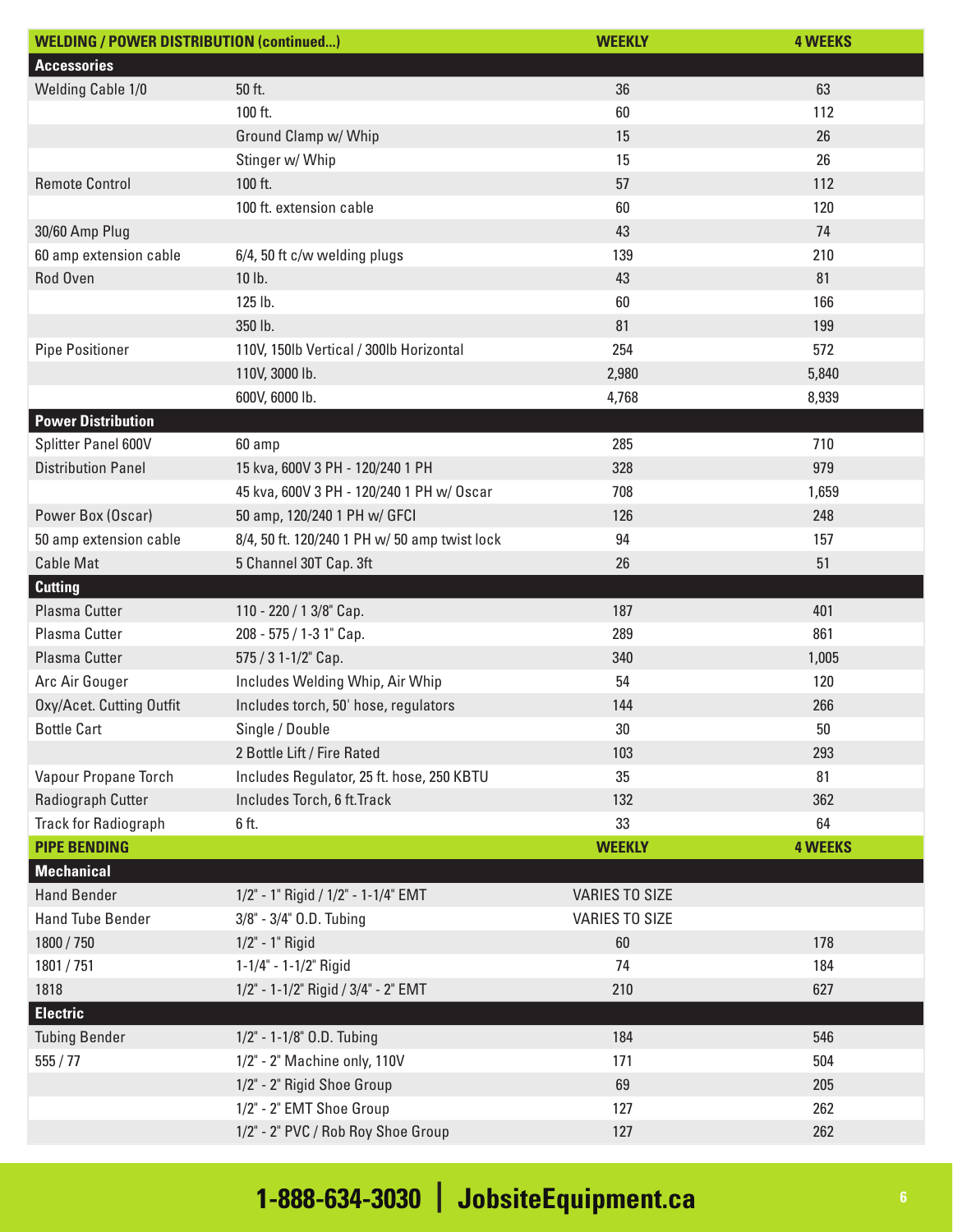| <b>PIPE BENDING (continued)</b>   |                                             | <b>WEEKLY</b> | <b>4 WEEKS</b>        |
|-----------------------------------|---------------------------------------------|---------------|-----------------------|
| <b>Electric (continued)</b>       |                                             |               |                       |
| PVC Heater / Bender               | $1/2$ " - 2", 110V                          | 54            | 145                   |
|                                   | $1/2$ " - 4", 110V                          | 100           | 245                   |
|                                   | $1/2$ " - 6", 230V                          | 121           | 359                   |
| Hydraulic                         |                                             |               |                       |
| Bus Bar 4" Bender                 | $3/4$ " x 4"                                | 132           | 386                   |
| 880                               | 1/2" - 2" Rigid                             | 132           | 386                   |
| 882                               | 1-1/4" - 2" EMT                             | 166           | 386                   |
| 881 / 254L                        | 2-1/2" - 4" Rigid / EMT One Shot            | 400           | 1,192                 |
| 1813 / MBT / 280 / 252            | Bending Table for 881 - Pipe not included   | 197           | 395                   |
| Electric Hydraulic Pump           | 110V 1-1/2HP 1.5 Gal. High Speed            | 199           | 413                   |
| <b>PIPE FABRICATION</b>           |                                             | <b>WEEKLY</b> | <b>4 WEEKS</b>        |
| <b>Pipe Bevelling</b>             |                                             |               |                       |
| <b>Bevelling Bands</b>            | Up to 42"                                   |               | <b>VARIES TO SIZE</b> |
| Crawler                           | Manual, 9 ft. - 14' whip w/ Torch           | 132           | 394                   |
|                                   | Motorized, 110V w/ Torch                    | 310           | 555                   |
| George Fischer Machine            | Cut & Bevel up to 4" (blade extra)          | 432           | 968                   |
| Ridgid B-500                      | Cold Bevel Pipe 4" and Larger               | 216           | 610                   |
| <b>Manual Cutting</b>             |                                             |               |                       |
| $2-A$                             | 1/2" - 2", 1 Wheel                          | 29            | 44                    |
| $42 - A$                          | 3/4" - 2", 4 Wheel                          | 31            | 56                    |
| $4-S$                             | 2" - 4", 1 Wheel                            | 36            | 100                   |
| 44-S                              | 2-1/2" - 4", 4 Wheel                        | 44            | 121                   |
| $6-S$                             | 4" - 6", 1 Wheel                            | 50            | 134                   |
| 466-S                             | 4" - 6", 4 Wheel                            | 52            | 145                   |
| 468-S                             | 6" - 8", 4 Wheel                            | 58            | 162                   |
| 472-S                             | 8" - 12", 4 Wheel                           | 97            | 227                   |
| 246                               | Soil Pipe, 1-1/2" - 6"                      | 29            | 133                   |
| RT3422                            | Hot Tap, 3/4" - 2" NPT                      | 424           | 845                   |
| <b>Hydraulic Cutting</b>          |                                             |               |                       |
| 258                               | 2-1/2" - 8" w/ Foot Pump, 2 Support Rollers | 210           | 477                   |
| 258XL                             | 8" - 12" w/ Foot Pump, 2 Support Rollers    | 210           | 477                   |
| 700                               | Power Drive for 258 / 258XL                 | 103           | 231                   |
| 3890                              | Soil Pipe, 2" - 12" w/ Ram, Pump            | 194           | 444                   |
| <b>Electric Cutting</b>           |                                             |               |                       |
| <b>HC450</b>                      | Up to 4-3/4" hole, 1-1/4" - 8" Pipe         | 194           | 445                   |
| Fein Pipe/Hacksaw                 | Up to 24" pipe, variable speed c/w Clamp    | 166           | 492                   |
| <b>Manual Flange Spreading</b>    |                                             |               |                       |
| ST-302                            | 4"                                          | 29            | 79                    |
| ST-303                            | 5"                                          | 37            | 104                   |
| ST-304                            | $6 - 3/8"$                                  | 49            | 119                   |
| Ratchet "Pop-It"                  | $1/16" - 5-1/4"$                            | 148           | 432                   |
|                                   | $1/2$ " - 8-1/2"                            | 432           | 800                   |
| <b>Hydraulic Flange Spreading</b> |                                             |               |                       |
| 1/2 Ton Wedge                     | $3/8$ " / 3-1/4"                            | 70            | 169                   |
| 1 Ton Wedge                       | $3/8$ " / 3-11/16"                          | 70            | 169                   |
| 10 Ton Flange                     | 2-3/4" - 8-1/2" Opening                     | 287           | 507                   |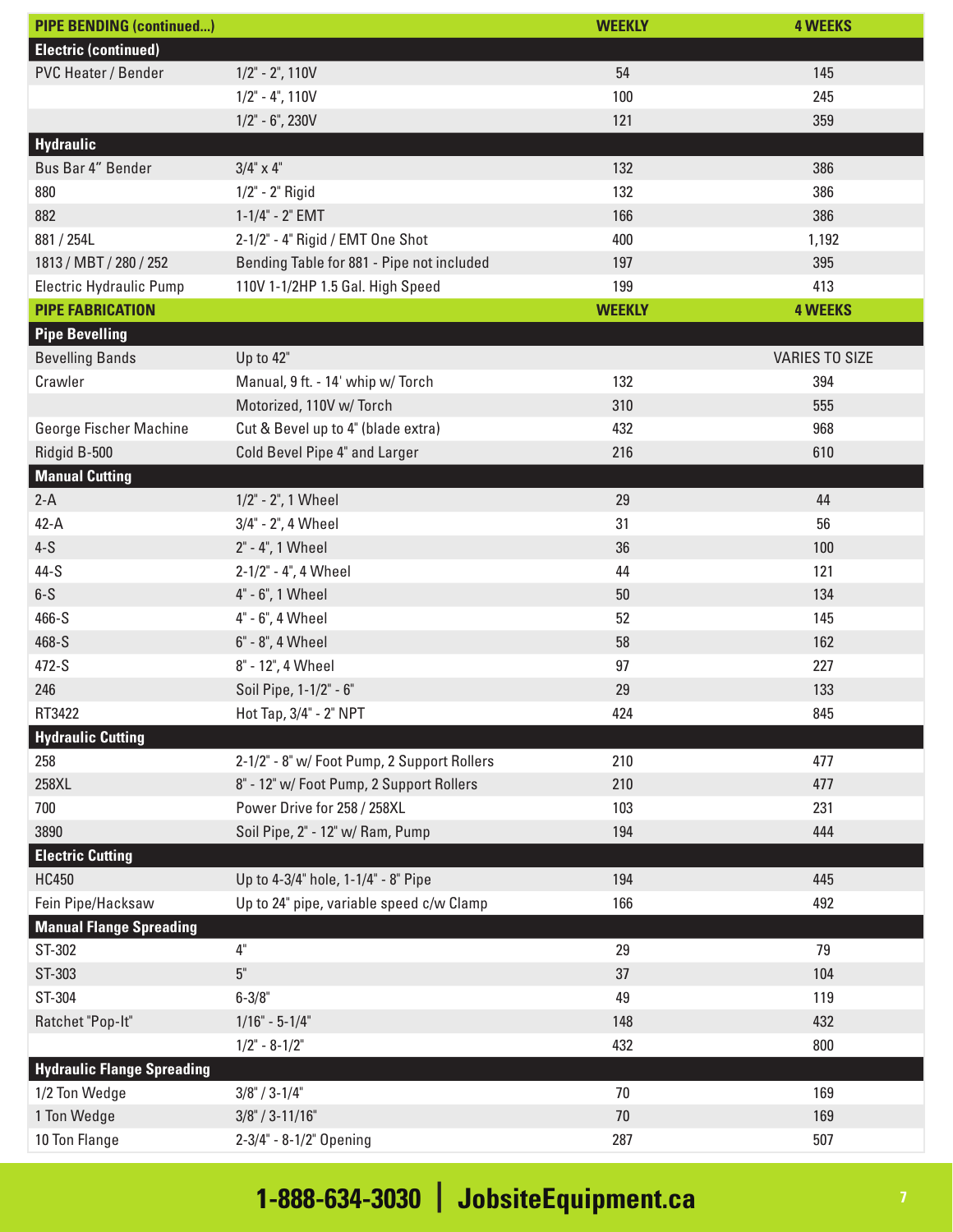| <b>PIPE FABRICATION (continued)</b> |                                           | <b>WEEKLY</b> | <b>4 WEEKS</b>        |
|-------------------------------------|-------------------------------------------|---------------|-----------------------|
| <b>Aligning</b>                     |                                           |               |                       |
| 461                                 | Straight 1-1/2" - 8"                      | 24            | 66                    |
| <b>Ultra Clamp</b>                  | $2" - 6"$                                 | 34            | 94                    |
|                                     | $5" - 12"$                                | 43            | 127                   |
| <b>Flange Alignment</b>             | Hydraulic 10 Ton                          | 334           | 1,002                 |
| <b>Tipton Line Up Clamp</b>         | Up to 36"                                 |               | <b>VARIES TO SIZE</b> |
| K.C. Ratchet Line Up Clamp          | Up to 42"                                 |               | <b>VARIES TO SIZE</b> |
| "C" Clamp                           | Up to 12"                                 |               | <b>VARIES TO SIZE</b> |
| "L" Clamp (Bessey)                  | Up to 24"                                 |               | <b>VARIES TO SIZE</b> |
| Grooving                            |                                           |               |                       |
| 915                                 | Manual, 2" - 12" Steel / 2" - 8" Copper   | 132           | 362                   |
| 916                                 | Power, 1-1/4" - 6" Steel                  | 132           | 362                   |
| 975                                 | Manual / Power, 1-1/4" - 6" Steel         | 132           | 362                   |
| 918                                 | Power, 2" - 12" Steel                     | 210           | 588                   |
|                                     | 2" - 6" Copper Roller Set for 918         | 126           | 248                   |
| 920                                 | 2" - 24" Steel                            | 476           | 1,260                 |
| 725                                 | Cut Groove Die Head for 1224, 2-1/2" - 4" | 60            | 178                   |
| <b>Manual Threading</b>             |                                           |               |                       |
| $2-S$                               | Spiral Reamer, 1/4" - 2"                  | 19            | 35                    |
| $12-R$                              | Die Head 1/8" - 2" (each)                 | 17            | 35                    |
| $12-R$                              | Ratchet                                   | 22            | 50                    |
| $12-R$                              | Set 1/2" - 2" c/w Ratchet                 | 104           | 245                   |
| 418                                 | <b>Oiler</b>                              | 26            | 47                    |
| <b>Power Threading</b>              |                                           |               |                       |
| 700                                 | <b>Power Drive</b>                        | 103           | 231                   |
| 775                                 | <b>Support Arm</b>                        | 33            | 65                    |
| 300                                 | <b>Power Drive</b>                        | 124           | 351                   |
| 300                                 | Threading Package c/w 1 die head          | 223           | 535                   |
| 311                                 | <b>Carriage Assembly</b>                  | 26            | 47                    |
| 811A                                | Die Head, 1/4" - 2"                       | 29            | 56                    |
| 141                                 | Threader 2-1/2" - 4"                      | 100           | 283                   |
| 161                                 | Threader 4" - 6"                          | 160           | 386                   |
| 840A                                | <b>Universal Drive Shaft</b>              | 29            | 49                    |
| 460                                 | Tristand, 1/4" - 6"                       | $35\,$        | 102                   |
| 535                                 | Threading Machine, 1/4" - 2"              | 231           | 572                   |
| 1224                                | Threading Machine, 1/4" - 4"              | 363           | 1,059                 |
| 714                                 | Die head 2-1/2" - 4" for 1224 Machine     | $50\,$        | 98                    |
| 711                                 | Die Head 1/4" - 2" for 1224 Machine       | 34            | 67                    |
| 819                                 | Nipple Chuck 1/2" - 2"                    | $35\,$        | 76                    |
| 418                                 | <b>Oiler</b>                              | 26            | 47                    |
| <b>Pipe Stands / Rollers</b>        |                                           |               |                       |
| V Top                               | 2,000 lb. 1/8" - 24"                      | 27            | 42                    |
| <b>Steel Roller Top</b>             | 2,000 lb. 1/8" - 24"                      | 27            | 42                    |
| Pro Roll                            | 2,000 lb. 1/2" - 36"                      | 42            | 116                   |
| Big V                               | 2,500 lb. 1/2" - 36"                      | 42            | 66                    |
| Max-Jax                             | 2,500 lb. 4" - 36"                        | $98\,$        | 194                   |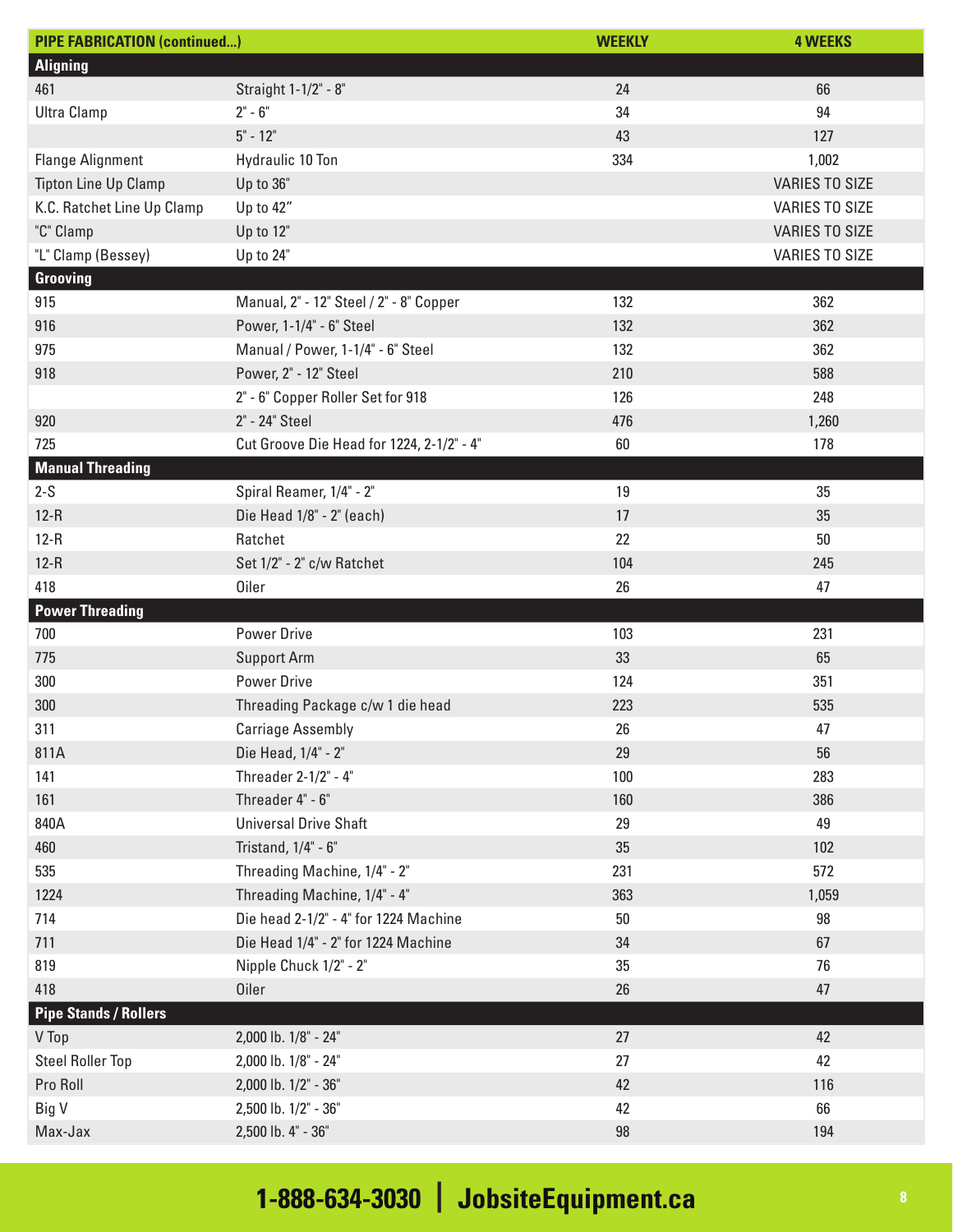| <b>PIPE FABRICATION (continued)</b>      |                                               | <b>WEEKLY</b> | <b>4 WEEKS</b>        |
|------------------------------------------|-----------------------------------------------|---------------|-----------------------|
| <b>Pipe Stands / Rollers (continued)</b> |                                               |               |                       |
| Max-Jax 2                                | 4,500 lb. 4" - 36"                            | 98            | 194                   |
| <b>Pipe Roller</b>                       | Clamp on 4" - 20"                             | 88            | 225                   |
| <b>Cable Reel Roller</b>                 | 4,000 lb. 2" - 36"                            | 474           | 1,086                 |
| <b>Pipe / Conduit Carts</b>              |                                               |               |                       |
| Cricket                                  | 1,000 lb. 12" Cap.                            | 60            | 178                   |
| Grasshopper                              | 2,000 lb. 20" Cap.                            | 87            | 255                   |
| Pipe Mac                                 | 2,000 lb. Cap.                                | 60            | 160                   |
| Mac Rack                                 | 1,000 lb. Non-Lockable                        | 87            | 164                   |
| <b>Testing</b>                           |                                               |               |                       |
| 1450 Manual                              | <b>725 PSI</b>                                | 66            | 194                   |
|                                          | 1,000 PSI, Viton Gasket                       | 66            | 194                   |
| Electric Hydrostatic                     | 1,100 - 1,500 PSI, 110V                       | 132           | 386                   |
| Pneumatic Hydrostatic                    | 300 - 10,000 PSI                              | 259           | 726                   |
| <b>Test Plug</b>                         |                                               |               | <b>VARIES TO SIZE</b> |
| <b>Maintenance</b>                       |                                               |               |                       |
| <b>Pipe Freezing Bladder</b>             | CO2, 3/8" - 3" (CO2 not included)             | 262           | 588                   |
| <b>Pipe Freezing System</b>              | 110V, 1/2" - 2" Steel / 1/2" - 2-1/2" CU      | 340           | 800                   |
| Pipe Thawer                              | $110V, 1/2" - 1-1/2"$                         | 164           | 322                   |
| <b>Water Jetter</b>                      | 110V, $1 - 1/4$ " - $4$ "                     | 678           | 2,028                 |
| Press Fit Tool                           | c/w 1/2" - 2" Copper & Stainless Steel Tubing | 255           | 646                   |
| Press Ring Set (only)                    | 1/2" - 2" Sched 40 Black Pipe                 | 300           | 598                   |
| Press Ring Set (only)                    | 2-1/2" - 4" Copper & Stainless Steel Tubing   | 300           | 598                   |
| <b>Hot Tap</b>                           | 3/4" - 2" NPT                                 | 424           | 845                   |
| <b>Drain Snake</b>                       | 110V, 3/4" - 2-1/2", 25 ft.                   | 129           | 319                   |
| <b>Sewer Snake</b>                       | 5/8" x 100 ft. 110V, 3" - 6",                 | 394           | 913                   |
| <b>Pipe Inspection Camera</b>            | 100'-200', 3"-10" w/ LCD screen & USB 512HZ   | 738           | 2,211                 |
| Pipe Locator                             | Sonde, 512HZ                                  | 194           | 572                   |
| <b>Thermal Imaging Camera</b>            | 160x120 IR image, 320x240 Super Resolution    | 173           | 517                   |
| <b>GENERATORS &amp; PUMPS</b>            |                                               | <b>WEEKLY</b> | <b>4 WEEKS</b>        |
| <b>Generators</b>                        |                                               |               |                       |
| Gas                                      | 2,500 Watt                                    | 251           | 633                   |
|                                          | 5,500 Watt                                    | 404           | 925                   |
| Propane                                  | 9,000 Watt, Ranger 305                        | 270           | 680                   |
| <b>Pumps</b>                             |                                               |               |                       |
| Transfer                                 | 3/4", 110V, Viton                             | 129           | 381                   |
|                                          | 3/4", 110V, Viton, Explosion Proof            | 310           | 555                   |
| Submersible                              | 2", 110V, 65 GPM, Max 40' Head                | 100           | 294                   |
| Diaphragm                                | 2" Pneumatic, 140 GPM, Nitrile                | 187           | 464                   |
|                                          | 2" x 50' Discharge Hose w/ Camlock            | 29            | 81                    |
| Pressure Washer                          | 110V, 1,100 PSI                               | 132           | 386                   |
|                                          | Gas, 4,000 PSI                                | 444           | 887                   |
| <b>WIRE &amp; CABLE HANDLING</b>         |                                               | <b>WEEKLY</b> | <b>4 WEEKS</b>        |
| <b>Bending</b>                           |                                               |               |                       |
| Hydraulic                                | 300 - 1,000 MCM                               | 114           | 294                   |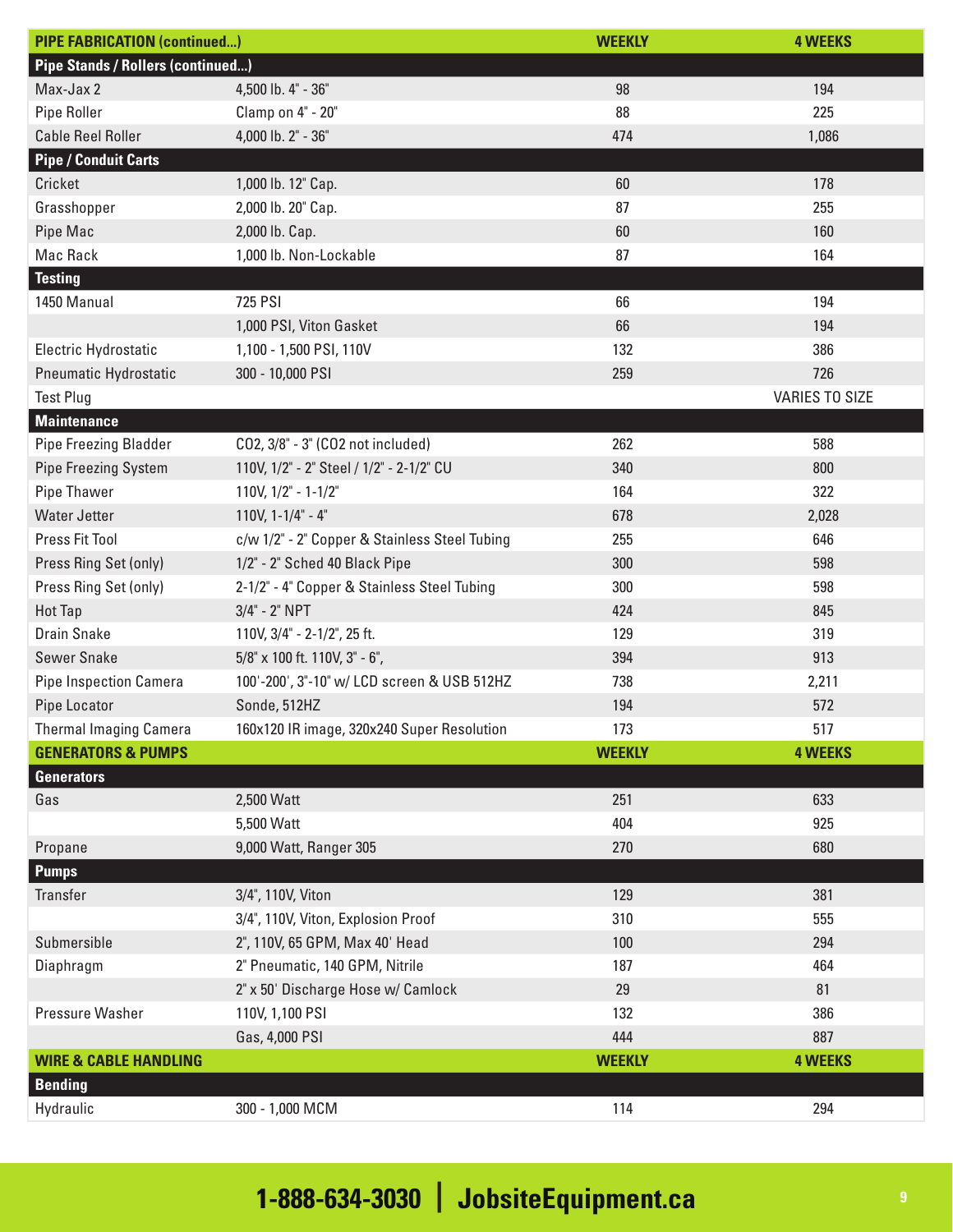| <b>WIRE &amp; CABLE HANDLING (continued)</b> |                                               | <b>WEEKLY</b> | <b>4 WEEKS</b> |
|----------------------------------------------|-----------------------------------------------|---------------|----------------|
| <b>Cutting</b>                               |                                               |               |                |
| Manual                                       | 750 MCM CU / 1,000 MCM AL                     | 26            | 77             |
| Ratchet                                      | 750 MCM CU / 795 MCM AL                       | 33            | 97             |
| Hydraulic                                    | 1,000 MCM CU / AL                             | 106           | 294            |
|                                              | Mobile Cutter 7.1" opening                    | 2,292         | 6,876          |
| Cordless                                     | 1,590 MCM CU / AL                             | 306           | 787            |
| <b>Cable Stripper</b>                        | Use w/ 300 Power Drive                        | 254           | 761            |
|                                              | 110 v - 14 awg - 3"                           | 254           | 761            |
| <b>Compression Tools</b>                     |                                               |               |                |
| Mechanical                                   | MY29 #8AWG - 250 MCM CU                       | 45            | 93             |
| Hydraulic                                    | Y39 750 MCM, 12 Ton                           | 134           | 334            |
|                                              | Y46 1,000 MCM, 15 Ton                         | 160           | 380            |
|                                              | Die Adapter Y46                               | $30\,$        | 86             |
| <b>Hydraulic / Dieless</b>                   | #4AWG - 1,000 MCM CU/AL, 12 Ton               | 187           | 475            |
| Cordless                                     | #8AWG - 750 MCM CU/AL                         | 255           | 646            |
| Cordless / Dieless                           | #4AWG - 1,000 MCM CU/AL, 12 Ton               | 255           | 646            |
|                                              | #8AWG - 500 MCM CU, 350 AL 6 Ton              | 218           | 551            |
| <b>Dies</b>                                  | #8AWG - 750 MCM CU/AL                         | 23            | 43             |
|                                              | 1,000 MCM CU/AL                               | 54            | 106            |
| <b>Knockout Sets</b>                         |                                               |               |                |
| Mechanical                                   | 7238 / 157PM 1/2" - 2" Ratchet                | 36            | 104            |
| Hydraulic                                    | 7806 / 170PM 1/2" - 2" Straight               | 100           | 248            |
|                                              | 7906 / 179PM 1/2" - 2" 90 Deg.                | 100           | 248            |
|                                              | 7306 / 152PM 1/2" - 2" w/ Pump, Ram           | 100           | 248            |
|                                              | 7310 / 154PM 1/2" - 4" w/ Pump, Ram           | 144           | 376            |
|                                              | 7506 / 161SS 1/2" - 2" Stainless w/ Pump, Ram | 144           | 376            |
|                                              | 7308 / 166SS 2-1/2" - 4" Stainless            | 100           | 248            |
| Cordless                                     | LS100X11SB4 1/2"-4" w/ Charger, Batteries     | 168           | 489            |
| <b>Cable Pulling</b>                         |                                               |               |                |
| Two Way Radio                                |                                               | 53            | 93             |
| <b>Hand Held Speaker Mic</b>                 |                                               | 8             | 19             |
| <b>Ultra Cable Feeder</b>                    | 6810 / 99 5 x 750 MCM cap.                    | 583           | 1,195          |
| <b>Cable Puller</b>                          | G3/33 2,000lb                                 | 187           | 432            |
|                                              | G6 6,000 lb.                                  | 374           | 798            |
|                                              | 6001 / 88 Super Tugger 6,500 lb.              | 214           | 603            |
|                                              | 6801 / 88 Super Tugger 8,000 lb.              | 273           | 722            |
|                                              | 6901 / 110 Super Tugger 10,000 lb.            | 350           | 976            |
|                                              | <b>Floor Mount Bracket</b>                    | 30            | 80             |
|                                              | <b>Pipe Mount Bracket</b>                     | 91            | 164            |
|                                              | UT8 / 6805 Pulling Pkg. 8,000 lb.             | 615           | 1,259          |
|                                              | UT10 / 1450 Pulling Pkg. 10,000 lb.           | 691           | 1,505          |
| <b>Reel Jack</b>                             | 2,500 lb. #683 / #670 22 - 54"                | 52            | 90             |
|                                              | 10,000 lb. Ratchet 20.75 - 30.75"             | 61            | 152            |
|                                              | 20,000 lb. Ratchet 34.5 - 48.5"               | 70            | 185            |
|                                              | 20,000 lb. Ratchet T Base 31 - 42.75"         | 70            | 185            |
| <b>Reel Bar</b>                              | 2" solid steel x 7' long                      | $30\,$        | 65             |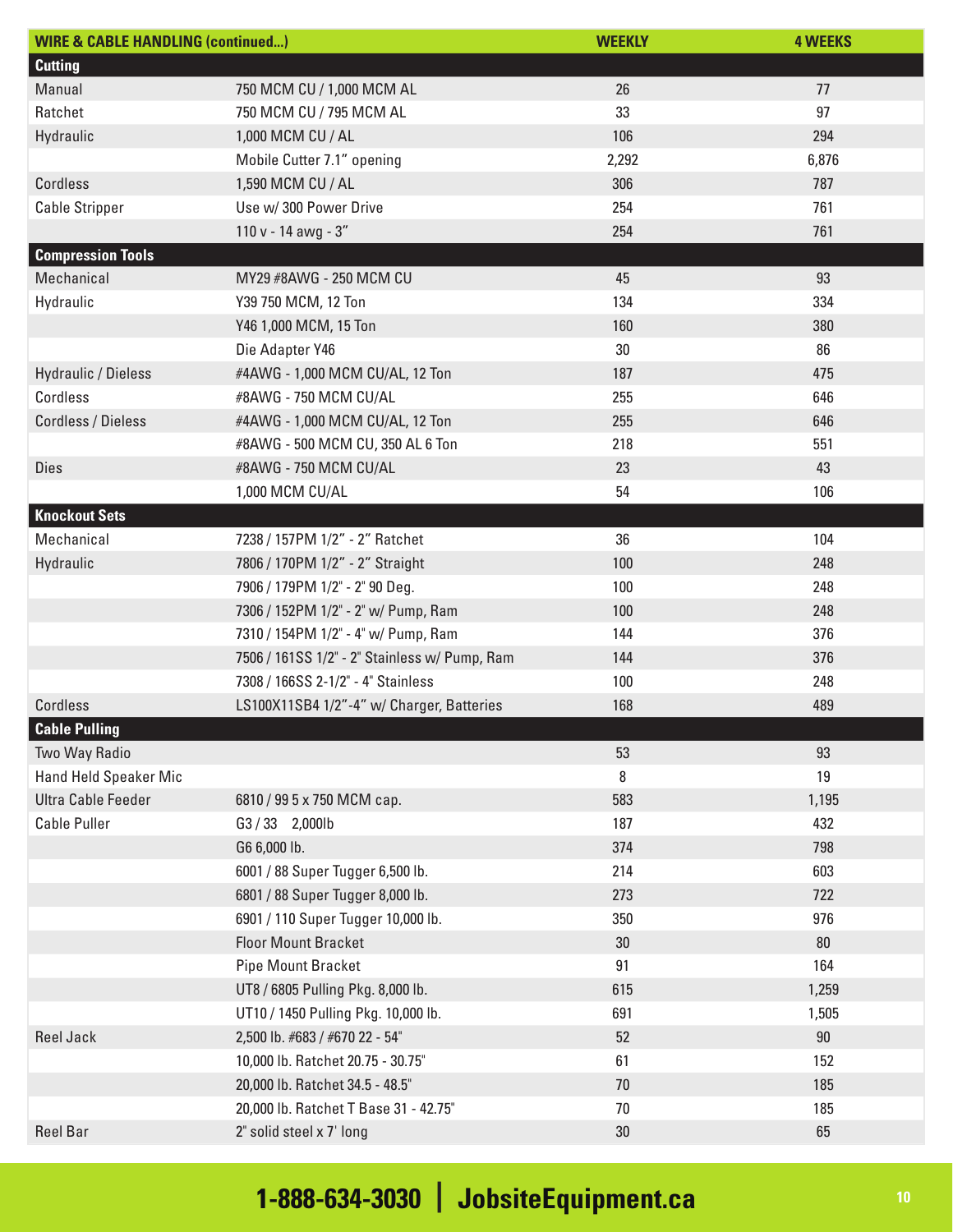| <b>WIRE &amp; CABLE HANDLING (continued)</b> |                                              | <b>WEEKLY</b> | <b>4 WEEKS</b>        |
|----------------------------------------------|----------------------------------------------|---------------|-----------------------|
| <b>Cable Pulling (continued)</b>             |                                              |               |                       |
| <b>Wire Rack</b>                             | 24 spools #12AWG                             | 54            | 106                   |
| Fish / Vac System                            | 690 w/ accessories                           | 134           | 334                   |
| <b>Duct Rodder</b>                           | 1/4" x 600 ft., 1" - 2-1/4" conduit          | 191           | 377                   |
|                                              | 7/16" x 1200., 1" - 8" conduit               | 377           | 753                   |
| <b>Force Gauge</b>                           | Deluxe / Bluetooth                           | 646           | 1,935                 |
| <b>Pulling Rope</b>                          |                                              |               |                       |
| Break Strength - 9,000 lb.                   | 1/2" x 300 ft. DB Polyester / w/ Kevlar Eye  | 85            | 159                   |
|                                              | 1/2" x 600 ft. DB Polyester / w/ Kevlar Eye  | 123           | 267                   |
|                                              | 1/2" x 1200 ft. DB Polyester / w/ Kevlar Eye | 182           | 371                   |
| Break Strength - 19,000 lb.                  | 3/4" x 300 ft. DB Polyester / w/ Kevlar Eye  | 115           | 235                   |
|                                              | 3/4" x 600 ft. DB Polyester / w/ Kevlar Eye  | 169           | 434                   |
|                                              | 3/4" x 1200 ft. DB Polyester / w/ Kevlar Eye | 267           | 799                   |
| Break Strength - 34,000 lb.                  | 1" x 300 ft. DB Polyester / w/ Kevlar Eye    | 169           | 434                   |
|                                              | 1" x 600 ft. DB Polyester / w/ Kevlar Eye    | 267           | 799                   |
|                                              | 1" x 1200 ft. DB Polyester / w/ Kevlar Eye   | 572           | 1,247                 |
| Wire Grip Kit                                | 629 4 Clamp w/ Brass clevis, 6,500 lb. cap   | 39            | 101                   |
| Rope Swivel c/w connector                    | 7,000 lb.                                    | 138           | 259                   |
|                                              | 10,000 lb.                                   | 169           | 326                   |
| <b>Kellems Grip</b>                          | $1/2$ " - 4"                                 |               | <b>VARIES TO SIZE</b> |
| <b>Sheaves</b>                               |                                              |               |                       |
| Feeding                                      | $2'' - 5''$                                  | 29            | 76                    |
| Hook                                         | 650 / 406 - 6", 4,000 lb Cap.                | 29            | 67                    |
|                                              | 651 / 412 - 12", 4,000 lb Cap.               | 36            | $80\,$                |
|                                              | 652 / 418 - 18", 4,000 lb Cap.               | 46            | 97                    |
|                                              | 653 / 424 - 24", 4,000 lb Cap.               | 52            | 124                   |
|                                              | 639 / 4424 - 24", Twin Yoke, 4,000 lb Cap.   | 61            | 153                   |
|                                              | 8012 / 812 - 12", 8,000 lb Cap.              | 56            | 124                   |
|                                              | 8018 / 818 - 18", 8,000 lb Cap.              | 61            | 142                   |
|                                              | 8024 / 824 - 24", 8,000 lb Cap.              | 70            | 169                   |
|                                              | 836 - 36", 8,000 lb. Cap.                    | 300           | 591                   |
|                                              | 4036 / 12036EZ - 36", 4,000 lb. Cap.         | 102           | 243                   |
|                                              | 4048 / 12048EZ - 48" Radius, 4,000 lb Cap.   | 202           | 374                   |
|                                              | 6036 / 333 - Triple 6,500 lb Cap.            | 83            | 162                   |
|                                              | 638 - 36" Radius, 4,000 lb Cap.              | 102           | 243                   |
| <b>Tray Rollers</b>                          |                                              |               |                       |
| Sheave                                       | 658 / 951TR 12" Long                         | 29            | 56                    |
|                                              | 6600A / 953TR Adjustable                     | 29            | 56                    |
| Straight                                     | 12" - 24" Pilgrim                            | 29            | 56                    |
|                                              | 18" - 36" Pilgrim                            | 29            | 56                    |
| <b>Right Angle</b>                           | 90 Deg. Pilgrim                              | 29            | 56                    |
|                                              | 20369R / 95036RA 36" Radius                  | $70\,$        | 202                   |
| <b>Testing</b>                               |                                              |               |                       |
| Megohmmeter                                  | 500 / 1000 / 2500 / 1000V                    | 354           | 711                   |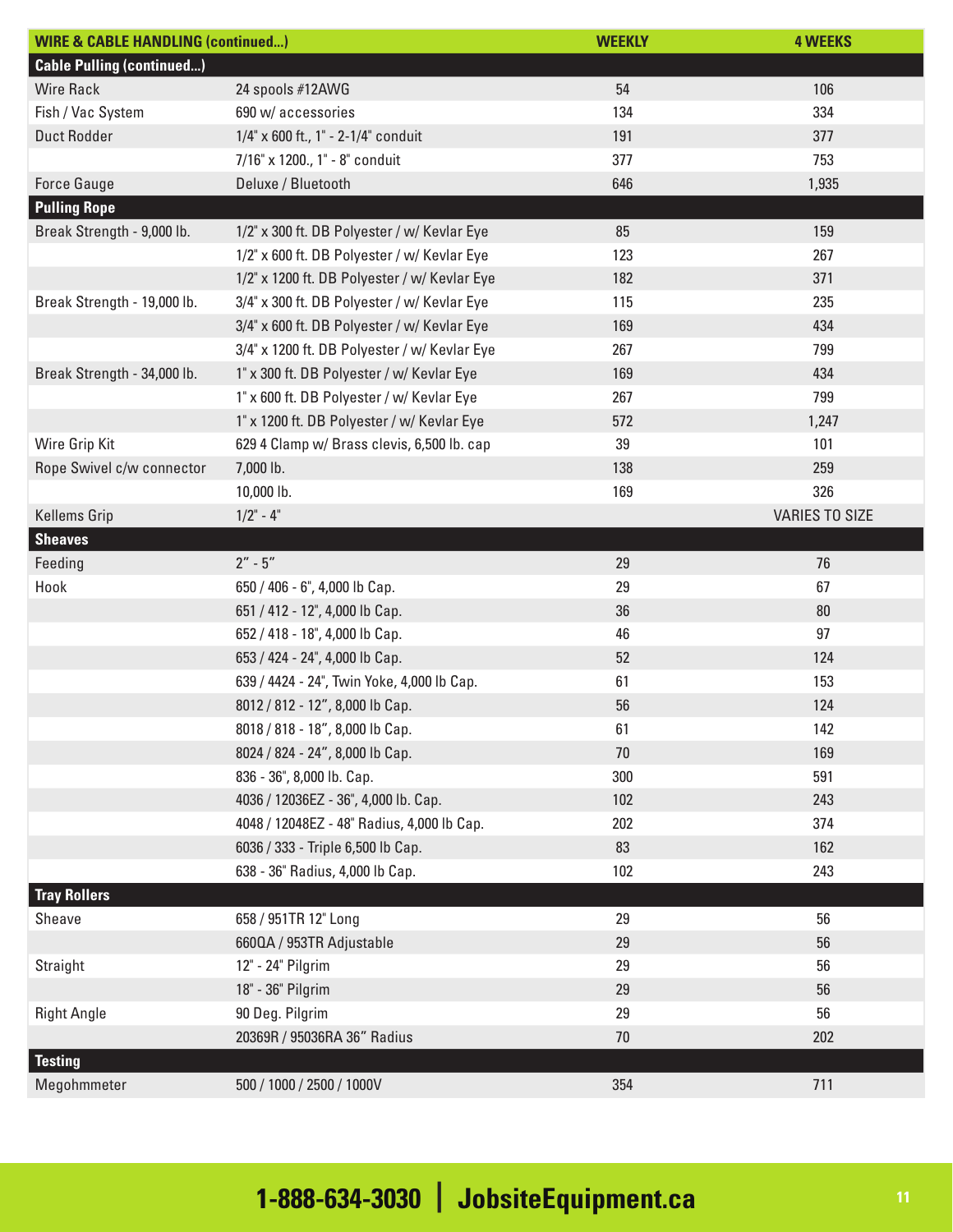| <b>ELECTRIC TOOLS</b>                                   |                                           | <b>WEEKLY</b> | <b>4 WEEKS</b>        |
|---------------------------------------------------------|-------------------------------------------|---------------|-----------------------|
| <b>Drills</b>                                           |                                           |               |                       |
|                                                         | 1/2" Hammer                               | 49            | 127                   |
|                                                         | 1/2" Right Angle                          | 54            | 154                   |
|                                                         | 3/4" HD "T" Handle                        | 106           | 262                   |
|                                                         | 1" SDS Plus Rotary Hammer                 | 57            | 154                   |
|                                                         | 1-5/8" SDS Max Rotary Hammer              | 119           | 255                   |
| Diamond                                                 | Handheld, 1/2" - 4" Cap.                  | 258           | 508                   |
|                                                         | Core Rig. 1/2" - 10" Cap                  | 351           | 698                   |
|                                                         | Core Rig, 1/2" - 14" Cap.                 | 351           | 698                   |
|                                                         | Sub Scanner Detection Tool, 12 Volt       | 61            | 151                   |
|                                                         | Core Bit, Up to 14"                       |               | <b>VARIES TO SIZE</b> |
| Magnetic                                                | Up to 1-1/8" Broach / Up to 1/2" Chuck    | 173           | 444                   |
|                                                         | Up to 1-3/8" Broach, Low Profile 6-11/16" | 173           | 444                   |
|                                                         | Up to 2" Broach / 1/2" Chuck              | 218           | 484                   |
|                                                         | Up to 1-1/4" #3 Morse Taper / 3/4" Chuck  | 287           | 731                   |
| <b>Drill Press</b>                                      | 5/8" Chuck                                | 94            | 259                   |
|                                                         | 3/4" Chuck                                | 94            | 259                   |
| <b>Breaker</b>                                          | 60 lb, 110 V                              | 231           | 588                   |
| <b>Extension Cord</b>                                   | 12/3, 50 ft.                              | 21            | 43                    |
|                                                         | 12/3, 100 ft.                             | 29            | 60                    |
| <b>Fans</b>                                             |                                           |               |                       |
| 8" Ventilator, 800 CFM 110V with 25' Duct               |                                           | 81            | 166                   |
| 12" Ventilator, 1500 CFM, explosion-proof with 25' Duct |                                           | 426           | 978                   |
| 12" Ventilator, 1500 CFM, no ducting                    |                                           | 77            | 159                   |
| 16" Ventilator, 3,200 CFM 110V with 25' Duct            |                                           | 242           | 488                   |
| 18" Box, 5,000 CFM, 110V                                |                                           | 194           | 388                   |
| 20" Barrel, 5,000 CFM, 110 V                            |                                           | 85            | 210                   |
| 24" Pedestal, 5,000 CFM 110 V                           |                                           | 54            | 145                   |
| 42", 14,000 CFM, 110 V                                  |                                           | 179           | 394                   |
| 12" Explosion Proof Steam Heater, 110V                  |                                           | 152           | 431                   |
| 24" Explosion Proof Steam Heater, 110V                  |                                           | 229           | 668                   |
| Duct                                                    | 8" x 25 ft.                               | 39            | 76                    |
|                                                         | 16" x 25 ft.                              | 51            | 100                   |
|                                                         | 18" x 20 ft.                              | 64            | 126                   |
| <b>Lights</b>                                           |                                           |               |                       |
| <b>Tower Light</b>                                      | 30' Diesel                                | 1,092         | 1,334                 |
|                                                         | 20' Electric LED                          | 458           | 1,266                 |
| Wobblelight                                             | 85 Watt Flourescent                       | 54            | 127                   |
|                                                         | 175 Watt Metal Halide                     | 81            | 166                   |
| High-Bay                                                | 120 Watt LED                              | 91            | 235                   |
| Cart                                                    | 100 Watt LED                              | 222           | 572                   |
|                                                         | 200 Watt Single Explosion Proof           | 374           | 861                   |
|                                                         | 100 Watt Dual Explosion Proof             | 546           | 1,141                 |
| <b>Brick Light</b>                                      | Explosion Proof, 100 ft. cord             |               | 1,032                 |
| <b>Brickette</b>                                        | Explosion Proof, 100 ft. cord             |               | 917                   |
| Trouble                                                 | 50' Explosion Proof, 75 Watt              | 160           | 316                   |
| Work                                                    | 3'3" LED Work Light                       | 173           | 345                   |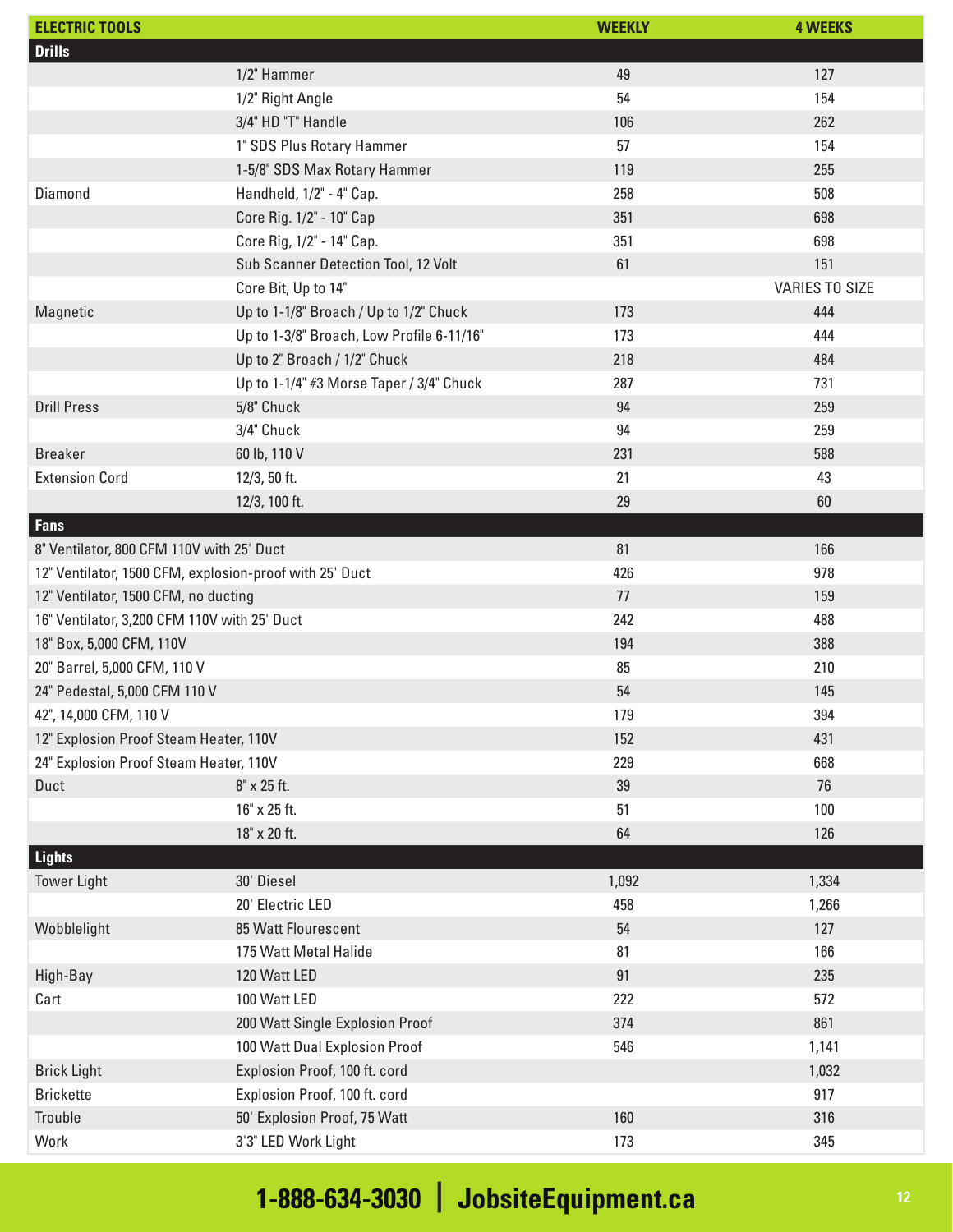| <b>ELECTRIC TOOLS</b>                                   |                                      | <b>WEEKLY</b> | <b>4 WEEKS</b> |
|---------------------------------------------------------|--------------------------------------|---------------|----------------|
| <b>Grinders</b>                                         |                                      |               |                |
| $5^{\prime\prime}$                                      |                                      | 43            | 100            |
| 5" with vac attach.                                     |                                      | 64            | 126            |
| 7''                                                     |                                      | 49            | 106            |
| Die 1/4" Collet                                         |                                      | 40            | 107            |
| <b>Saws</b>                                             |                                      |               |                |
| Jig                                                     |                                      | 43            | 106            |
| 14" Chop                                                |                                      | 54            | 127            |
| Portaband                                               |                                      | 69            | 187            |
| Reciprocating                                           |                                      | 43            | 120            |
| Fein Pipe/Hacksaw c/w Clamp                             |                                      | 166           | 492            |
| 7-1/4" Worm Drive Circular                              |                                      | 57            | 145            |
| 16-5/16" Circular                                       |                                      | 168           | 317            |
| Tile & Interlock, 3-3/4" x 24"                          |                                      | 400           | 796            |
| Bandsaw Floor Model, 7" x 12"                           |                                      | 134           | 400            |
| 10" Table                                               |                                      | 132           | 394            |
| 10" Mitre                                               |                                      | 125           | 319            |
| <b>Impact Wrenches</b>                                  |                                      |               |                |
| 8" Ventilator, 800 CFM 110V with 25' Duct               |                                      | 81            | 166            |
| 12" Ventilator, 1500 CFM, explosion-proof with 25' Duct |                                      | 426           | 978            |
| 12" Ventilator, 1500 CFM, no ducting                    |                                      | 77            | 159            |
| <b>Miscellaneous</b>                                    |                                      |               |                |
| <b>Heat Gun</b>                                         | 570 / 1,000 deg. F                   | 31            | 69             |
| Nibbler                                                 | 16 GA.                               | 33            | 94             |
| Shear                                                   | 18 GA.                               | 69            | 160            |
| Vacuum                                                  | Wet / Dry                            | 94            | 250            |
|                                                         | Hepa (Filters extra)                 | 132           | 394            |
| <b>Bearing Induction Heater</b>                         | 4-3/8 x 11" OD Max, 110V             | 154           | 426            |
| Iron Worker                                             | 50 Ton, 575V                         | 591           | 1,188          |
|                                                         | 70 Ton, 575V                         | 830           | 1,491          |
| <b>Cordless Tools</b>                                   |                                      |               |                |
| 12 Volt                                                 | <b>Sub Scanner Detection Tool</b>    | 64            | 157            |
| 18 Volt                                                 | 1/2" Hammer Drill                    | 69            | 199            |
|                                                         | 1/2" Right Angle Drill               | $60\,$        | 120            |
|                                                         | 1/4" Hex Impact                      | 49            | 127            |
|                                                         | 1/2" Dr. Impact                      | 100           | 166            |
|                                                         | 3/4" Dr. Impact                      | 106           | 196            |
|                                                         | 1" Dr. Impact                        | 140           | 418            |
|                                                         | 5" Grinder                           | 160           | 316            |
|                                                         | 6-1/2" Circular Saw                  | 76            | 222            |
|                                                         | Floodlight 4'-7', 6,000 Lumens       | 94            | 187            |
|                                                         | 2" Hand Held Threader                | 168           | 362            |
|                                                         | Mag Drill 1-1/2" Annular, 1/2" Twist | 329           | 774            |
|                                                         | Portaband Saw 3-1/4" Capacity        | 119           | 295            |
|                                                         | <b>Portaband Saw 5" Capacity</b>     | 119           | 295            |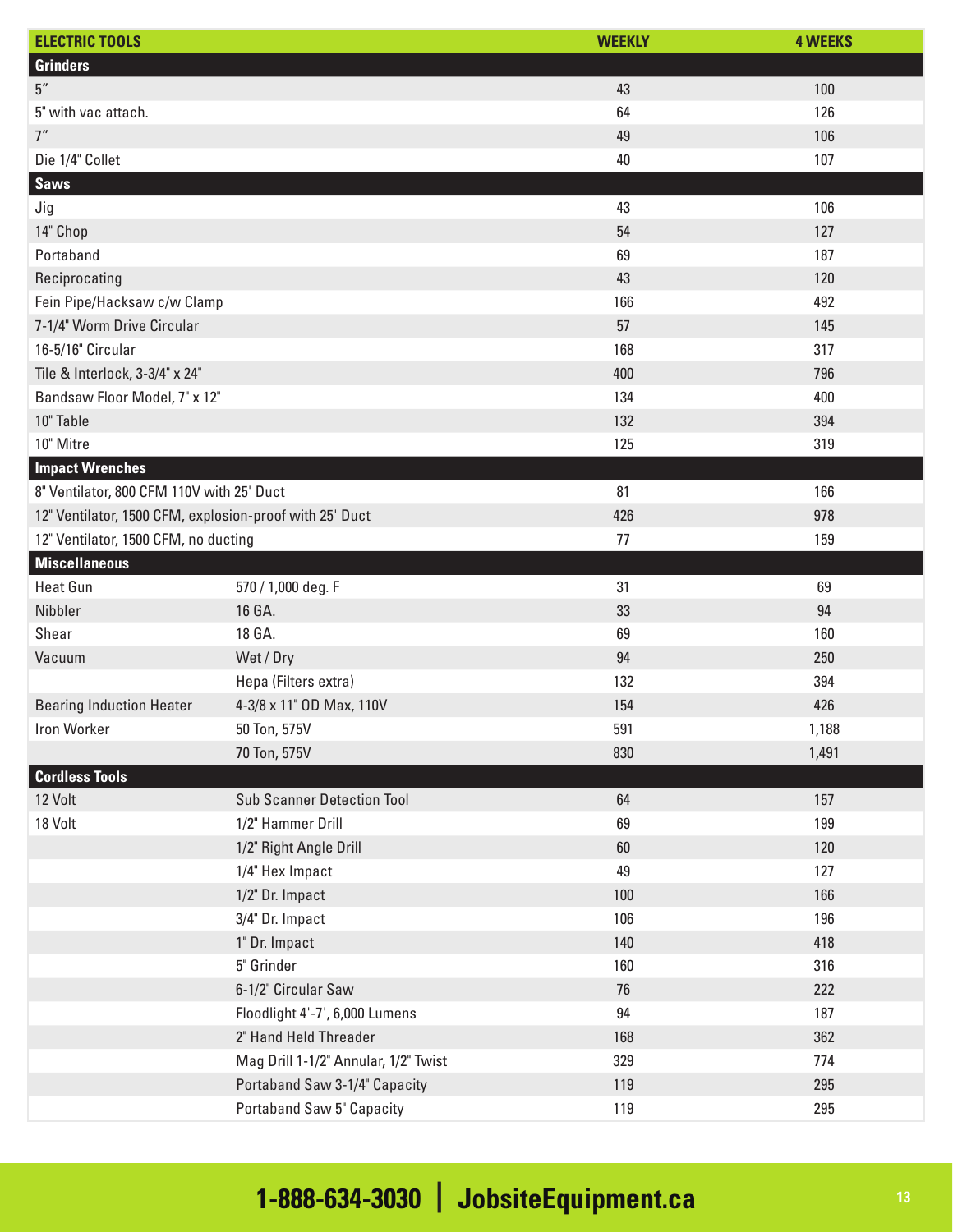| <b>ELECTRIC TOOLS (continued)</b> |                                  | <b>WEEKLY</b> | <b>4 WEEKS</b>                                             |
|-----------------------------------|----------------------------------|---------------|------------------------------------------------------------|
| <b>Cordless Tools (continued)</b> |                                  |               |                                                            |
|                                   |                                  | 129           | 351                                                        |
| 36 Volt                           | 1" SDS Plus Rotary Hammer        | 129           | 351                                                        |
|                                   | <b>Reciprocating Saw</b>         | 129           | 351                                                        |
| <b>AIR TOOLS</b>                  |                                  | <b>WEEKLY</b> | <b>4 WEEKS</b>                                             |
| Compressor                        | Portable, 7.3 CFM, 110V, 20 Gal. | 159           | 428                                                        |
|                                   | Diesel, 185 CFM                  | 510           | 1,200                                                      |
| Hose                              | $3/8''$ x 50 ft.                 | 35            | 74                                                         |
|                                   | 3/4" x 50 ft.                    | 35            | 74                                                         |
|                                   | $2" \times 15$ ft.               | 25            | 91                                                         |
|                                   | $2" \times 25$ ft.               | 61            | 151                                                        |
|                                   | 2" x 50 ft.                      | 69            | 194                                                        |
|                                   | $3" \times 50$ ft.               | 137           | 387                                                        |
|                                   |                                  |               | *Chicago, QC, Thor, Dixon, Boss air fittings all available |
| Chipper                           | Pistol Grip .401 Shank           | 33            | 94                                                         |
|                                   | 15 lb.                           | 54            | 160                                                        |
| Drill                             | Right Angle, 3/8" Chuck          | 43            | 94                                                         |
|                                   | Pistol Grip, 1/2" Chuck          | 33            | 94                                                         |
| Die Grinder                       | Right Angle, 1/4" Collet         | 49            | 127                                                        |
|                                   | Straight, 1/4" Collet            | 49            | 127                                                        |
| Grinder                           | 7"                               | 69            | 160                                                        |
| Impact Wrench,                    | 1/2"                             | 54            | 126                                                        |
|                                   | 3/4''                            | 74            | 173                                                        |
|                                   | 1 <sup>''</sup>                  | 119           | 358                                                        |
|                                   | $1 - 1/2"$                       | 262           | 771                                                        |
| Ratchet                           | 3/8"                             | 21            | 43                                                         |
|                                   | $1/2$ "                          | 43            | 59                                                         |
| Nibbler                           | 14 GA.                           | 120           | 262                                                        |
| Needle Scaler                     |                                  | 69            | 160                                                        |
| <b>Reciprocating Saw</b>          |                                  | 126           | 248                                                        |
| Fein Pipe/Hacksaw                 |                                  | 169           | 502                                                        |
| Manifold (certified)              | 15 Gal. 8 port                   | 131           | 374                                                        |
| Venturi Air Horn                  | $6"$ - $8"$                      | 54            | 120                                                        |
| <b>Water Separator (In-Line)</b>  |                                  | 199           | 366                                                        |
| Dryer w/ Precooler                | <b>250 CFM</b>                   | 523           | 1,044                                                      |
| Vacuum                            | 55 Gal, 2" Hose, 68 CFM          | 229           | 572                                                        |
| <b>CONFINED SPACE</b>             |                                  | <b>WEEKLY</b> | <b>4 WEEKS</b>                                             |
| <b>Tripod Retrieval System</b>    | 50 ft.                           | 331           | 985                                                        |
|                                   | 100 ft.                          | 367           | 1,030                                                      |
| Self Retracting Life Line         | 8 ft. - 11 ft.                   | 100           | 199                                                        |
|                                   | 20 ft.                           | 120           | 231                                                        |
|                                   | 30 ft. - 40 ft.                  | 132           | 262                                                        |
|                                   | 50 ft. - 60 ft.                  | 160           | 328                                                        |
|                                   | 60 ft. 3 way                     | 262           | 785                                                        |
|                                   | 100 ft. 3 way                    | 299           | 830                                                        |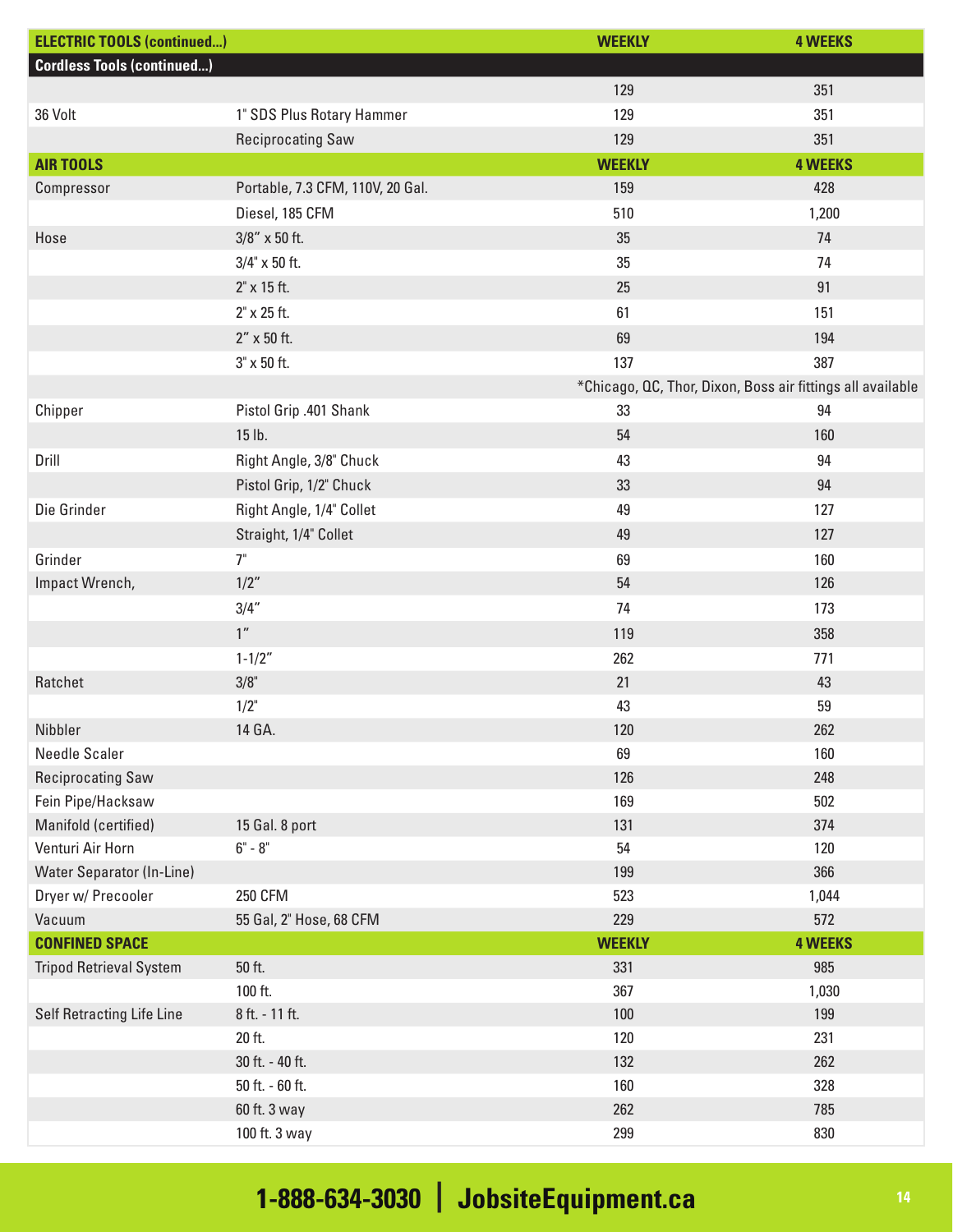| <b>CONFINED SPACE (continued)</b>           |                                                | <b>WEEKLY</b>  | <b>4 WEEKS</b>        |
|---------------------------------------------|------------------------------------------------|----------------|-----------------------|
| <b>Gas Monitor</b>                          | Single Gas Monitor                             | 210            | 329                   |
|                                             | Altair 4X (monitor only) 4 Gas                 | 169            | 359                   |
|                                             | Altair 4X c/w Bump Test Kit & Calibration Gas  | 254            | 572                   |
|                                             | Altair 5X 4 Gas w/pump                         | 478            | 954                   |
|                                             | <b>Calibration Station (Gasses extra)</b>      | 319            | 634                   |
| 2 Way Mobile Radio                          |                                                | 53             | 93                    |
| Hand Held Speaker Mic                       |                                                | 8              | 19                    |
| Fan                                         | 8" Ventilator, 800 CFM 110V w/25' Duct         | 81             | 166                   |
|                                             | 16" Ventilator, 3,200 CFM 110V w/25' Duct      | 242            | 488                   |
|                                             | 18" Box, 5,000 CFM, 110V                       | 194            | 388                   |
|                                             | 20" Barrel, 5,000 CFM, 110 V                   | 85             | 210                   |
|                                             | 24" Pedestal, 5,000 CFM 110 V                  | 54             | 145                   |
|                                             | 42", 14,000 CFM, 110 V                         | 179            | 394                   |
| Duct                                        | 8" x 25 ft.                                    | 39             | 76                    |
|                                             | 16" x 25 ft.                                   | 51             | 100                   |
|                                             | 18" x 20 ft.                                   | 64             | 126                   |
| <b>Negative Air Machine</b>                 | 500 CFM, Filters and Ducting Extra             | 138            | 341                   |
|                                             | 1,850 CFM, Filters and Ducting Extra           | 319            | 572                   |
|                                             | 2,000 CFM, Filters and Ducting Extra           | 329            | 612                   |
| Portable HEPA Room                          | 29" x 55", up to 10'6"                         | 616            | 1,231                 |
| <b>EXPLOSION PROOF / INTRINSICALLY SAFE</b> |                                                | <b>WEEKLY</b>  | <b>4 WEEKS</b>        |
| 2 Way Mobile Radio                          |                                                | 70             | 138                   |
| Hand Held Speaker Mic                       |                                                | 8              | 19                    |
| Fans                                        | 12" Ventilator, 1500 CFM, XProof with 25' Duct | 426            | 978                   |
| Pump                                        | Diaphragm Air 2" w/ Ground                     | 310            | 641                   |
|                                             | Transfer, 110V, 1"                             | 310            | 555                   |
| Fan                                         | 16" Ventilator, 2,900 CFM 110V w/25' Duct      | 426            | 978                   |
|                                             | 12" Explosion Proof Steam Heater, 110V         | 152            | 431                   |
|                                             | 24" Explosion Proof Steam Heater, 110V         | 229            | 668                   |
| Light                                       | Trouble, 110V, 50 ft. cord                     | 160            | 316                   |
| Vacuum                                      | Air, 55 Gal. 2" Hose, 68 CFM                   | 229            | 572                   |
| <b>Distribution Panel</b>                   |                                                |                | <b>VARIES TO SIZE</b> |
| <b>SCAFFOLD &amp; LADDERS</b>               |                                                | <b>WEEKLY</b>  | <b>4 WEEKS</b>        |
| <b>Scaffold (Galvanized)</b>                |                                                |                |                       |
| Frame                                       | 5 ft. x 5 ft. Full                             | 13             | 24                    |
|                                             | 5 ft. x 3 ft. Half High                        | 13             | 24                    |
|                                             | 30" x 5 ft. Narrow                             | 13             | 24                    |
|                                             | 30" x 3 ft. Half High Narrow                   | 13             | 24                    |
| <b>Brace</b>                                |                                                | 8              | 12                    |
| <b>Safety Clip</b>                          |                                                | $\overline{4}$ | $\overline{4}$        |
| Deck, Aluminum                              | 7 ft. x 19"                                    | 17             | 33                    |
| <b>Guard Rail</b>                           |                                                | $\, 8$         | 12                    |
| <b>Guard Rail Post</b>                      |                                                | 8              | 12                    |
| Caster                                      | 8" Swivel Locking                              | 12             | 19                    |
| Screwjack                                   |                                                | 12             | 24                    |
| <b>Base Plate</b>                           |                                                | 8              | 12                    |
|                                             |                                                |                |                       |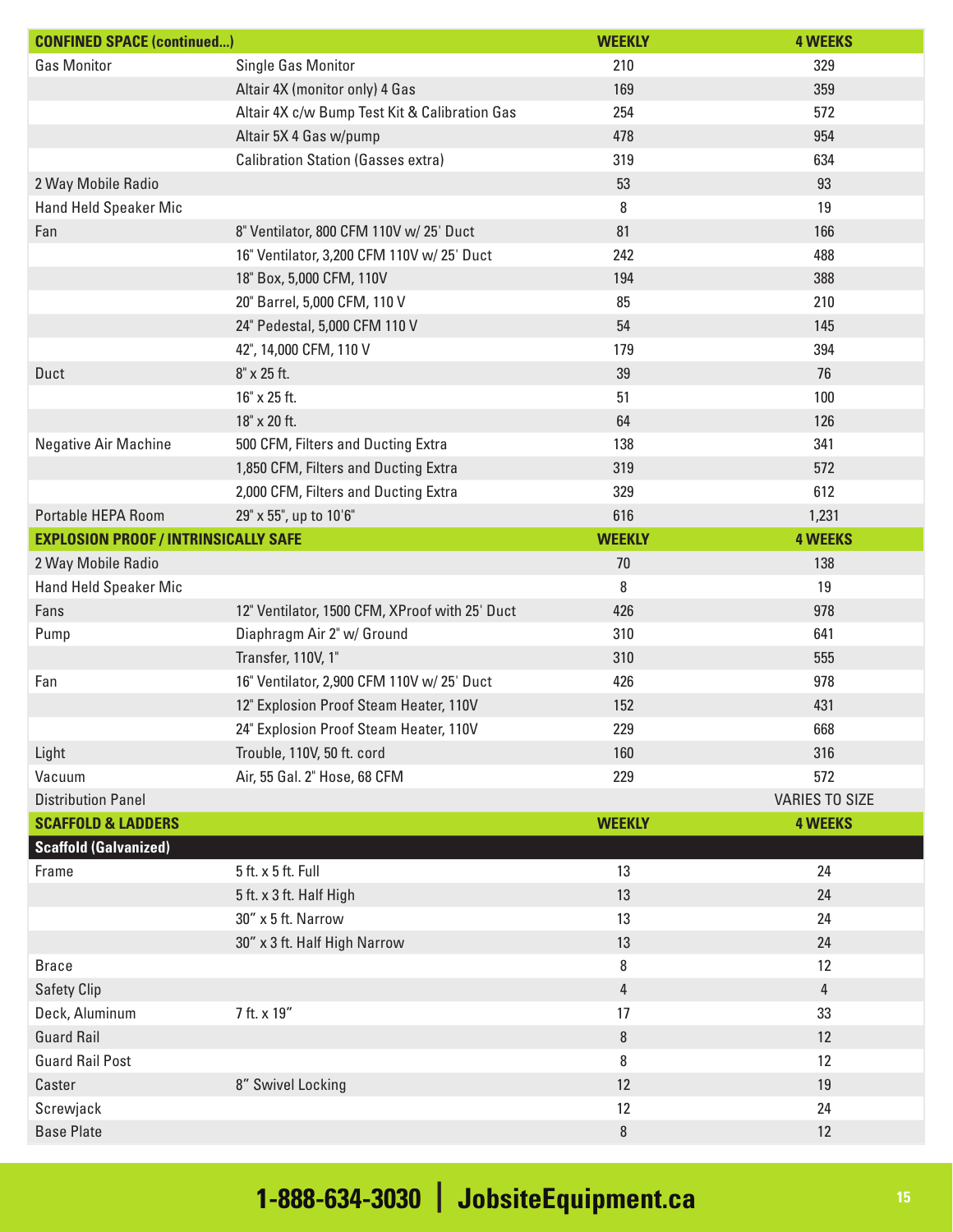| <b>SCAFFOLD &amp; LADDERS (continued)</b> |                                                  | <b>WEEKLY</b> | <b>4 WEEKS</b>        |
|-------------------------------------------|--------------------------------------------------|---------------|-----------------------|
| <b>Scaffold (Galvanized) (continued)</b>  |                                                  |               |                       |
| Outrigger                                 |                                                  | 13            | 24                    |
| Gooser Bar                                |                                                  | 13            | 24                    |
| <b>Baker Scaffold</b>                     | <b>Full Section</b>                              | 63            | 118                   |
| Ladders (H.D.)                            |                                                  |               |                       |
| <b>Fibreglass Step</b>                    | 4 ft.                                            | 39            | 73                    |
|                                           | 6 ft.                                            | 39            | 73                    |
|                                           | 8 ft.                                            | 51            | 94                    |
|                                           | 10 ft.                                           | 64            | 112                   |
|                                           | 12 ft.                                           | 70            | 126                   |
|                                           | 14 ft.                                           | 79            | 139                   |
| <b>Fibreglass Platform</b>                | 4 ft.                                            | 39            | 73                    |
|                                           | 6 ft.                                            | 76            | 112                   |
|                                           | 8 ft.                                            | 76            | 112                   |
|                                           | 10 ft.                                           | 94            | 137                   |
|                                           | 12 ft.                                           | 112           | 173                   |
| <b>Fibreglass Extension</b>               | 20 ft.                                           | 85            | 188                   |
|                                           | 24 ft.                                           | 85            | 188                   |
|                                           | 32 ft.                                           | 99            | 206                   |
| <b>STORAGE BOXES, CAGES &amp; RACKS</b>   |                                                  | <b>WEEKLY</b> | <b>4 WEEKS</b>        |
| Job Box w/ Casters                        | Depth x Height x Length                          |               |                       |
|                                           | 2 ft. x 18" x 3 ft.                              | 35            | 70                    |
|                                           | 2 ft. x 2 ft. x 4 ft.                            | 43            | 89                    |
|                                           | 2 ft. x 2 ft. x 6 ft.                            | 50            | 123                   |
|                                           | <b>JB150 Rolling Cabinet</b>                     | 67            | 164                   |
|                                           | Upright Cabinet 2 ft. x 5 ft. X 5 ft.            | 96            | 153                   |
|                                           | Upright Cabinet 2 ft. x 5 ft. X 5 ft. Millwright | 96            | 153                   |
|                                           | <b>Portable Field Office</b>                     | 100           | 301                   |
| Cage                                      | Depth x Height x Width                           |               |                       |
|                                           | 6 ft. x 8 ft. x 8 ft. Lock-up w/ Casters         | 169           | 369                   |
|                                           | 38" x 80" x 49" High Pressure Gas                | 76            | 148                   |
|                                           | Propane 33 lb. 8 Bottle                          | 48            | 104                   |
|                                           | Propane 33 lb. 12 Bottle                         | 76            | 148                   |
|                                           | Lifting (Certified), 35" x 24" x 40"             | 169           | 502                   |
| <b>Pipe Rack</b>                          | 5 ft. Conduit, Open                              | 87            | 164                   |
| <b>Work Table</b>                         | 4 ft. x 4 ft. c/w Vise                           | 70            | 108                   |
|                                           | 4 ft. x 8 ft. c/w Vise                           | 81            | 132                   |
| Saw Horse H.D.                            |                                                  | 43            | 67                    |
| <b>BOLTING &amp; FASTENING</b>            |                                                  | <b>WEEKLY</b> | <b>4 WEEKS</b>        |
| Pry Bar                                   | Up To 60"                                        |               | <b>VARIES TO SIZE</b> |
| Roof Deck Crimper                         | 16 - 22 Gauge                                    | 319           | 540                   |
| Pipe Wrench                               | Steel / Aluminum Up To 48"                       |               | <b>VARIES TO SIZE</b> |
| Hammer Wrench                             | Up To 5"                                         |               | <b>VARIES TO SIZE</b> |
| Hammer Wrench, Non Strike                 | Up to 2-1/2"                                     |               | VARIES TO SIZE        |
| Nut Splitter Hydraulic                    | 15 Ton, 1/2" - 1-1/2" Hex                        | 148           | 443                   |
|                                           | 25 Ton, 1-1/8" - 2-1/4" Hex                      | 187           | 555                   |
| Punch Hydraulic                           | 35 Ton 13/16" Dia. 1/2" Thick                    | 194           | 572                   |